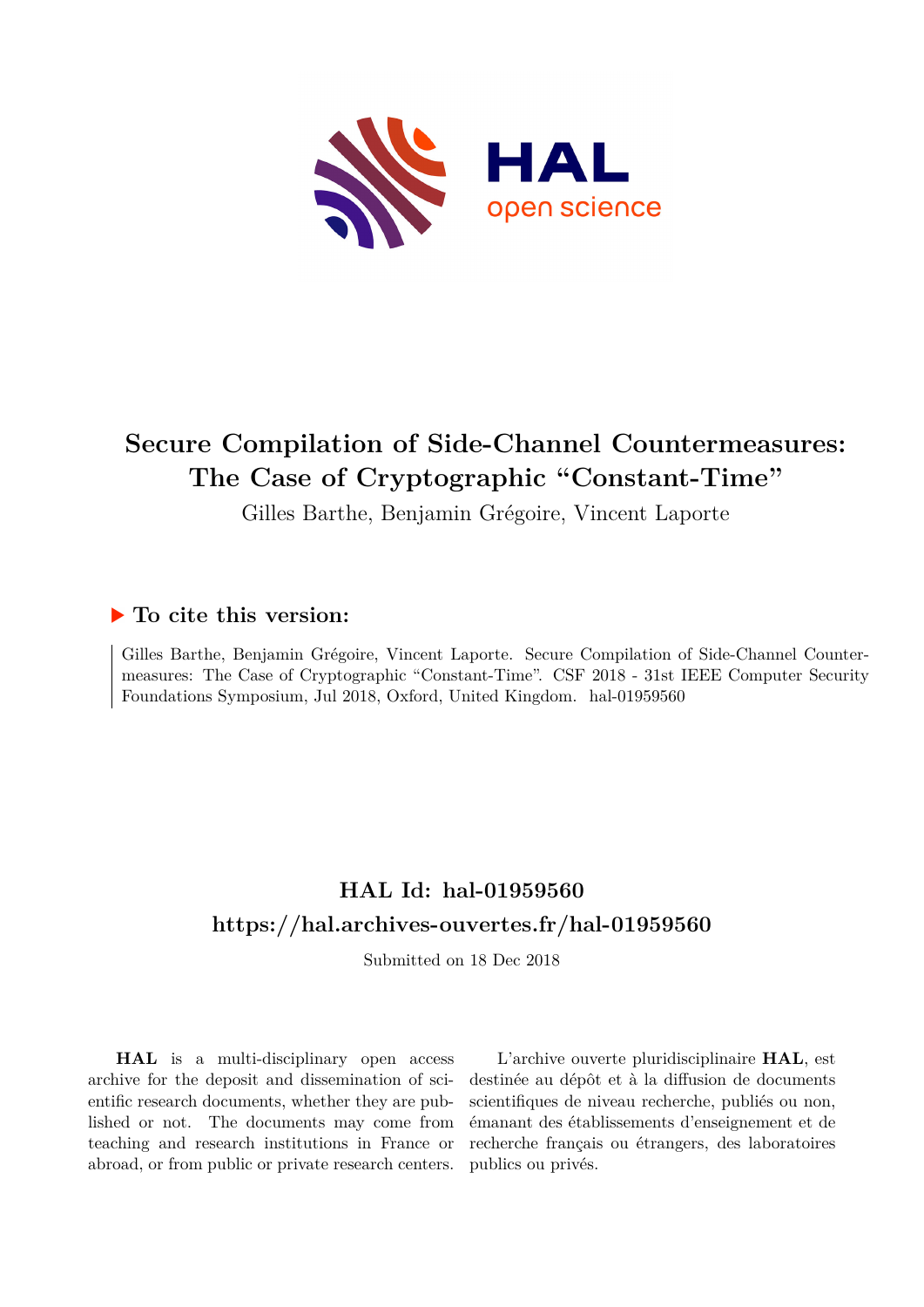# Secure compilation of side-channel countermeasures: the case of cryptographic "constant-time"

Gilles Barthe∗ , Benjamin Grégoire† , Vincent Laporte∗ ∗ IMDEA Software Institute, Madrid, Spain gilles.barthe@imdea.org vlaporte@imdea.org † Inria, Sophia-Antipolis, France benjamin.gregoire@inria.fr

*Abstract*—Software-based countermeasures provide effective mitigation against side-channel attacks, often with minimal efficiency and deployment overheads. Their effectiveness is often amenable to rigorous analysis: specifically, several popular countermeasures can be formalized as information flow policies, and correct implementation of the countermeasures can be verified with state-of-the-art analysis and verification techniques. However, in absence of further justification, the guarantees only hold for the language (source, target, or intermediate representation) on which the analysis is performed.

We consider the problem of preserving side-channel countermeasures by compilation for cryptographic "constant-time", a popular countermeasure against cache-based timing attacks. We present a general method, based on the notion of constant-timesimulation, for proving that a compilation pass preserves the constant-time countermeasure. Using the **Coq** proof assistant, we verify the correctness of our method and of several representative instantiations.

# I. INTRODUCTION

Side-channel attacks are physical attacks in which malicious parties extract confidential and otherwise protected data from observing the physical behavior of systems. Side-channel attacks are also among the most effective attack vectors against cryptographic implementations, as witnessed by an impressive stream of side-channel attacks against prominent cryptographic libraries. Many of these attacks fall under the general class of timing-based attacks, i.e. they exploit the execution time of programs. In their simplest form, timingbased side-channel attacks only use very elementary facts about execution time [20], [12]: for instance, branching on secrets may leak confidential information, as the two branches may have different execution times. Further instances of these attacks include [2], [1]. However, advanced forms of timing-based side-channel attacks also exploit facts about the underlying architecture. Notably, cache-based timing attacks exploit the latency between cache hits and cache misses. Cache-based timing attacks have been used repeatedly to retrieve almost instantly cryptographic keys from implementations of AES and other libraries—see for example [9], [28], [31], [17], [23], [32], [16]. Similarly, data timing channels exploit the timing variability of specific operations—i.e. operations whose execution time depends on their arguments [24].

Numerous countermeasures have been developed in response to these attacks. Hardware-based countermeasures propose solutions based on modifications of the micro-architecture, e.g. providing hardware support for AES instructions, or making caches security-sensitive. These countermeasures are effective, but their deployment may be problematic. In contrast, software-based countermeasures propose solutions that can be implemented at language level, including secure programming guidelines and program transformations which automatically enforce these guidelines. Popular software-based countermeasures against timing-based side-channel attacks include the program counter  $[25]$  and the constant-time<sup>1</sup> [9] policies. The former requires that the control-flow of programs does not depend on secrets, and provides effective protection against attacks that exploit secret-dependent control-flow, whereas the latter additionally requires that the sequence of memory accesses does not depend on secrets, and provides an effective protection against cache-based timing attacks.

Software-based countermeasures are easy to deploy; furthermore, they can be supported by rigorous enforcement methods. Specifically, the prevailing approach for softwarebased countermeasures is to give a formal definition, often in the form of an information flow policy w.r.t. an instrumented semantics that records information leakage. Broadly speaking, the policies state that two executions started in related states (from an attacker's point of view) yield equivalent leakage. These policies can then be verified formally using type systems, static analyses, or SMT-based methods. Formally verifying that software-based countermeasures are correctly implemented is particularly important, given the ease of introducing subtle bugs, even for expert programmers.

However, and perhaps surprisingly, very little work has considered the problem of carrying software-based countermeasures along the compilation chain. As a result, developers of cryptographic libraries are faced with the following dilemma whenever implementing a software-based countermeasure:

- implement and verify their countermeasure at target level, with significant productivity costs, because of the complexity to reason about low-level code;
- implement and verify their countermeasure at source-level and trust the compiler to preserve the countermeasure.

Sadly, none of the options is satisfactory.

<sup>&</sup>lt;sup>1</sup>The terminology "constant-time" is well established in the cryptographic community, but may be confusing for a broader audience, so we shall often (but not always) use the expression "cryptographic constant-time" to minimize risks of confusion.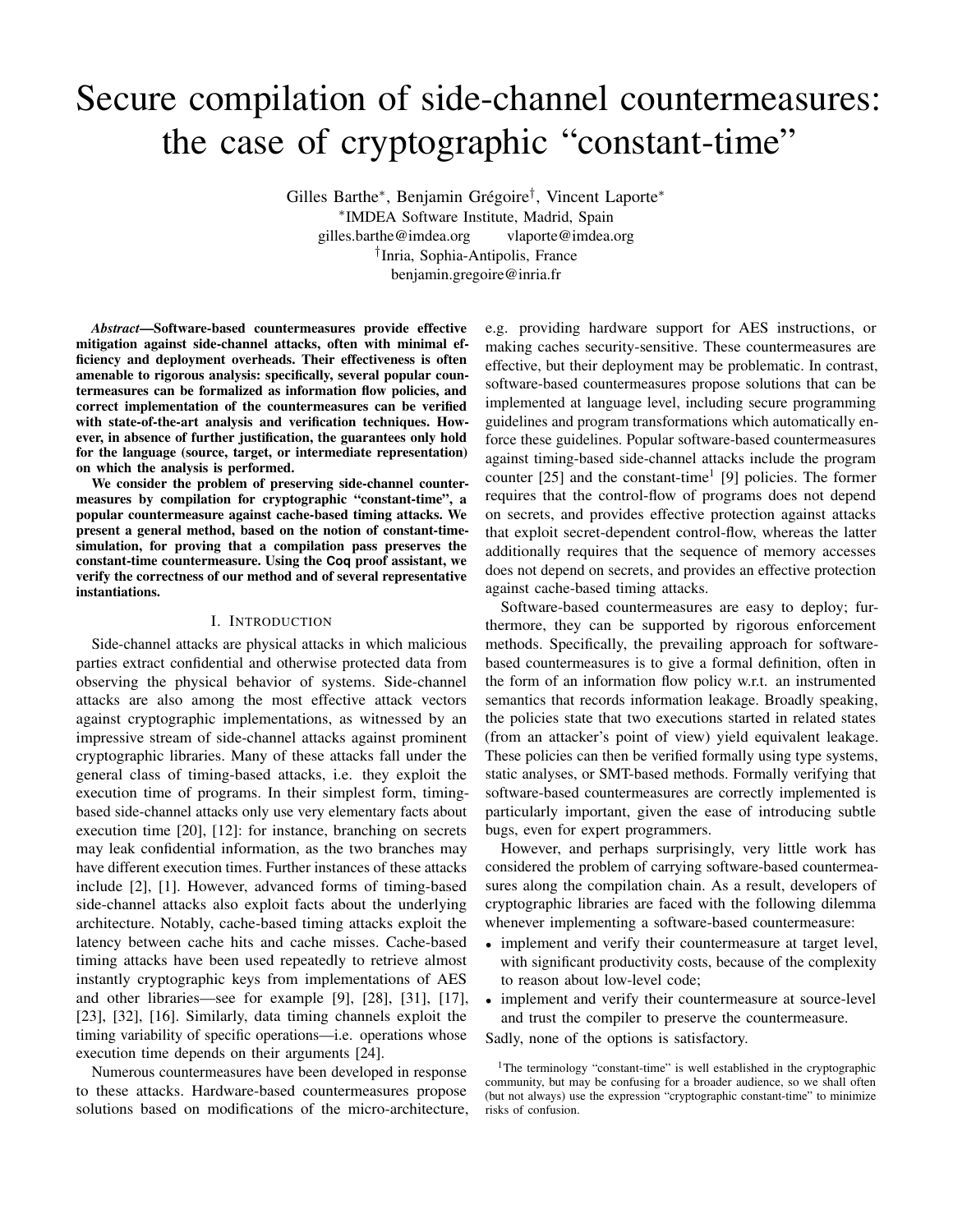To address this problem, we propose a general method for proving that cryptographic constant-time is preserved by compilation. Our method is based on constant-time-simulation (CT-simulation), which adapts to our problem the usual notion of simulation from compiler verification. As for simulations, CT-simulations come in several flavours (lockstep, manysteps, and general); each of them establishes preservation of constanttime. Crucially, preservation proofs are modular: compiler correctness is assumed, and does not need to be re-established. This allows for a neat separation of concerns and incremental proofs (e.g. first prove compiler correctness, then preservation of constant-time), and eases future applications of our method to existing verified compilers. We prove the correctness of our framework and demonstrate its usefulness by deriving preservation of cryptographic constant-time for a representative set of compiler optimizations. Our proofs are formally verified using the Coq proof assistant.<sup>2</sup>

Overall, our work lays previously missing theoretical foundations for preservation of cryptographic constant-time, a popular software-based side-channel countermeasures by compilation.

*Summary of contributions:* The main technical contributions of the paper include:

- we provide a general method to prove preservation of cryptographic constant-time by compilation;
- we study common classes of compilation passes and prove that they preserve cryptographic constant-time;
- we provide mechanized proofs of correctness of our method, and of the instantiations to specific optimizations.

#### II. CRYPTOGRAPHIC CONSTANT-TIME

Timing attacks are common and very efficient methods to break cryptographic schemes. The most famous one is certainly the attack on the square-and-multiply algorithm used in modular exponentiation. The algorithm that should compute  $x^k \mod p$ can be implemented as follows (in pseudo-code):

r = 1; for(i = base - 1; 0 <= i; --i) { r = (r \* r) mod p; if ((k >> i) & 1) r = (r \* x) mod p; }

At each iteration r contains the value of  $x^{k/2^i}$ , each loop iteration squares  $r$  and if the bit at  $i$  is 1 then  $r$  is multiplied by  $x$ . If an attacker can measure the time taken by each iteration of the loop, it can distinguish between the iteration where the tested bit of  $k$  is 0 or 1. A solution to fix the problem is to systematically execute the second multiplication and then correct the value of r using a conditional move.

for( $i = base - 1$ ;  $0 \le i$ ; --i) {  $r = (r * r) \text{ mod } p$ ;  $r' = (r * x) \text{ mod } p;$  $r = ((k \gg i) 8 1) ? r': r;$ }

<sup>2</sup>The whole development is available at https://sites.google.com/view/ ctpreservation

The last instruction can be implemented using a linear combination if the architecture does not provide a constant-time cmov instruction. Importantly, the modified implementations are secure in the program counter model, i.e. their control flow does not depend on secrets.

However, program counter security does not always suffice to protect implementations, as monitoring of shared resources can be exploited by a malicious party to recover information. For instance, cache attacks exploit the latency between cache misses and cache hits to observe whether memory accesses have been performed. Early examples of cache attacks were demonstrated by Percival [28] on an OpenSSL implementation of RSA, and by Bernstein [9] and Osvik, Shamir and Tromer [31] on implementations of AES based on lookup tables.

One popular solution is then to require that memory accesses, as well as control-flow, should not depend of secret data. This policy, known as "constant-time" policy in the cryptography literature, has become a de facto standard for cryptographic implementations—as well as the terminology, which is somewhat misleading, as no explicit reasoning about execution time is involved in the formal definition of constanttime program. Recently, Barthe et al [5] show that constanttime implementations are protected against cache attacks in an idealized model of virtualization.

This is not to say that the notion of cryptographic constanttime is an absolute guarantee against side-channel attacks. For instance, elementary operations such as multiplication and division are not constant-time on many popular architectures. Worse, recent attacks exploit speculative execution to retrieve confidential information from constant-time implementations [19]. However, the constant-time policy remains a useful guideline for writing secure implementations.

In this paper, we study the impact of compiler optimizations on the constant-time policy. It is well-known that compilers may turn source programs that satisfy cryptographic constanttime into target programs that are not constant-time. For a concrete example, consider the code snippet:

int mask  $= -b$ ;  $x = (y \& mask) \mid (x \& \sim mask);$ 

This snippet, which has the same effect as move instruction  $(x = b$ ?y : x), is trivially constant-time. Unfortunately the clang compiler version 5.0 using flags -O2 -m32 -march=i686 compiles it into assembly code equivalent to if (b)  $x = y$ .

More generally, a classical example of program where the constant-time policy is broken by compilation is string equality. String equality is generally implemented by a library function and it is generally viewed as a non-leaking function at source level; however, it can be compiled to a loop which early exits when two bytes differ. Thus, the low-level program may reveal the first position where the two input bitstrings differ, and hence is not constant-time—assuming that the bitstrings are secret.

Lazy operations are another good example where branching instructions may be introduced during compilation. For example, in  $x = f(k)$  &&  $g(z)$  might be compiled into  $x = f(k)$ ; if x then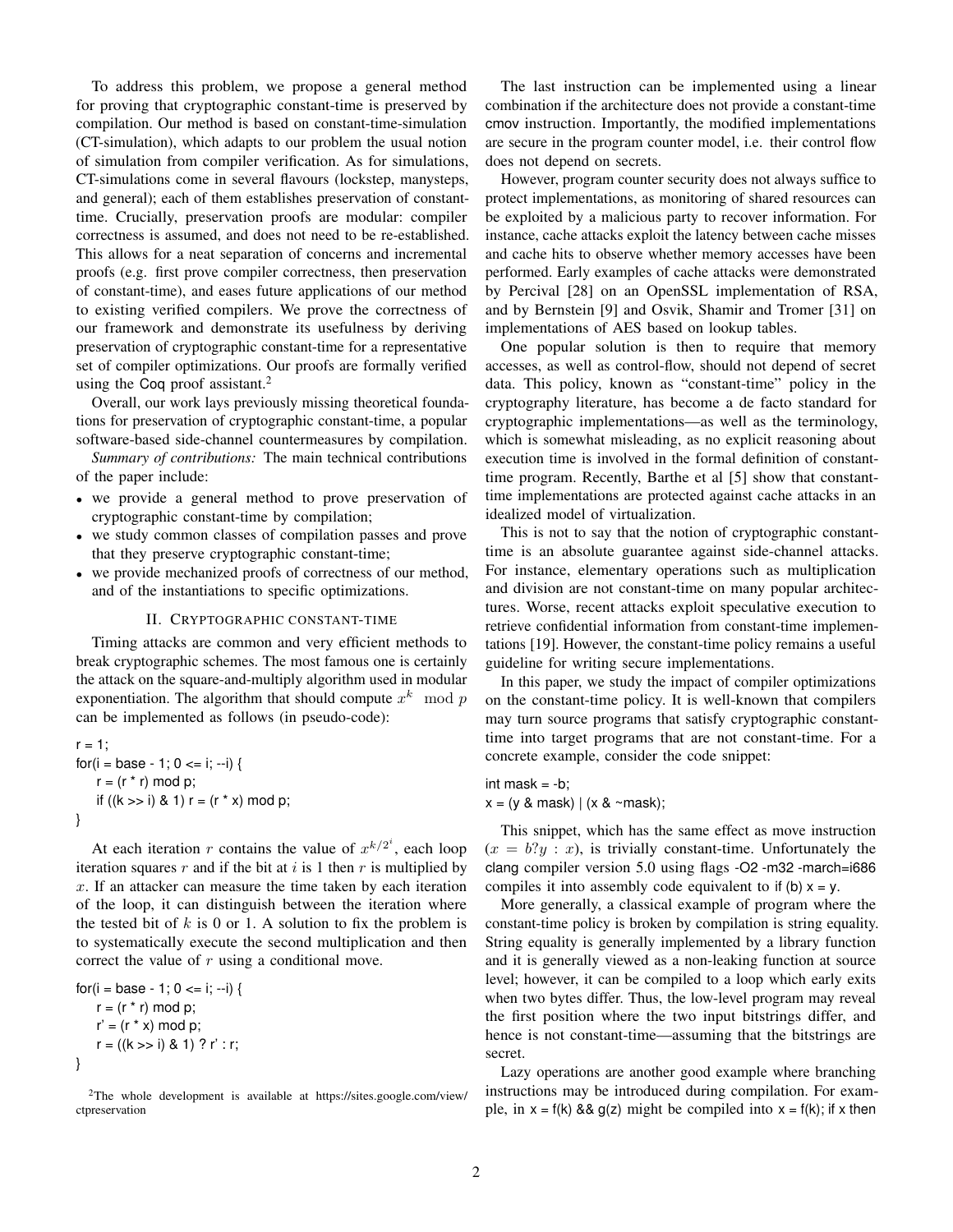$x = g(z)$ ; thus a branching on a secret may appear and the final program may not be constant-time.

For a more recent example, Kaufmann et al. [18] build a timing attack against an implementation of the scalar product on an elliptic curve that is constant-time (assuming that the 64-bit multiplication does not leak information about its operands). Indeed, in that setting, the compiler optimizes the multiplications so that they run faster on small values, resulting in an information leak.

## III. PROBLEM STATEMENT

#### *A. Observational non-interference*

We focus on programs that carry an explicit notion of leakage. In our setting, leakage is modelled as lists of atomic leakages. We let  $\mathcal L$  denote the list of atomic leakages, and use  $\cdot$  to denote concatenation of lists. We also use  $[a]$  to denote the list with a single element  $a$ , and  $\epsilon$  to denote the empty list.

We model the behavior of programs using an instrumented operational semantics given by labelled transitions of the form  $a \stackrel{t}{\rightarrow} a'$ , where a and a' are states and t is the leakage associated to the one step execution from  $a$  to  $a'$ . We shall sometimes write  $a \rightarrow a'$  when t is irrelevant.

We assume that the semantics is deterministic, i.e., for all  $a, a_1, a_2 \in \mathcal{S}$  and  $t_1, t_2 \in \mathcal{L}$ ,

$$
(a \xrightarrow{t_1} a_1 \wedge a \xrightarrow{t_2} a_2) \implies (a_1 = a_2 \wedge t_1 = t_2).
$$

The assumption of deterministic semantics simplifies the formal treatment, and is fully compatible with the intended application domain—in particular, all recent languages for writing highspeed cryptographic software have a deterministic semantics.

We define multi-step execution  $a \stackrel{t}{\rightarrow} + a'$  by the clauses:

$$
\frac{a \xrightarrow{t} a'}{a \xrightarrow{t+} a}
$$
\n
$$
\frac{a \xrightarrow{t} a'}{a \xrightarrow{t \cdot t'} a''}
$$

We also define  $n$ -step execution similarly:

$$
\frac{a \xrightarrow{t} a'}{a \xrightarrow{\epsilon} 0 a} \qquad \frac{a \xrightarrow{t} a'}{a \xrightarrow{t \cdot t'} 0^{n+1} a''}
$$

Observational non-inteference is defined for complete executions. Therefore, we must introduce notions of initial and final states.

Final states are modelled by a distinguished subset  $S_f$  of final states, such that  $a \stackrel{t}{\rightarrow} a'$  implies  $a \notin S_f$ . The converse may fail, i.e.  $a \notin S_f$  does not imply the existence of a state  $a'$ and leakage t such that  $a \stackrel{t}{\rightarrow} a'$ . We write  $a \Downarrow_t$  iff there exists a final state  $a' \in S_f$  such that  $a \stackrel{t}{\rightarrow} a'$ .

In view to instantiate our general framework to a standard imperative language, where all the initial states of program  $P$ are of the form  $\{\rho, P\}$ , where  $\rho$  is an environment, we assume given a type  $\mathcal I$  of input parameters and we see a program  $P$  as a function mapping input parameters to initial states. Therefore the set of initial states of program  $P$  is defined as  $P(\mathcal{I})$ . It is important to note that the set  $\mathcal I$  of inputs shall be shared by all languages involved in the compilation chain considered in this paper.

We next define the notion of observationally non-interfering program.

Definition 1 (Observationally non-interfering program). A program P is observationally non-interfering w.r.t. a binary relation  $\phi$  on states, written  $P \models \text{ONI}(\phi)$ , iff for all states  $a, a' \in P(\mathcal{I})$  and  $b, b' \in \mathcal{S}$  and  $t, t' \in \mathcal{L}$  and  $n \in \mathbb{N}$ ,

$$
a \stackrel{t}{\to} b \wedge a' \stackrel{t'}{\to} b' \wedge \phi \ a \ a' \implies t = t' \wedge (b \in S_f \iff b' \in S_f).
$$

Our notion of observational non-inteference entails a weaker but more intuitive termination-insensitive notion. Specifically, if P is observationally non-interfering w.r.t. a relation  $\phi$ , then for all states  $a, a' \in P(\mathcal{I})$  and  $t, t' \in \mathcal{L}$ ,

$$
a \Downarrow_t \wedge a' \Downarrow_{t'} \wedge \phi \ a \ a' \implies t = t'.
$$

*B. Secure compilation*

For convenience, we restrict our attention to safe programs.

**Definition 2** (Safety). We say that a state  $a$  is safe, written safe(*a*), iff  $a \in S_f$  or there exists  $a \in S$  such that  $a \to a'$ . We say that a program P is safe iff for every  $a \in P(\mathcal{I})$ , for every  $a' \in S$  such that  $a \stackrel{t}{\rightarrow} a'$ ,  $a'$  is safe.

The problem addressed in this paper is an instance of secure compilation.

Definition 3 (Security-preserving compiler). Assume given source and target languages, and let  $\phi$  and  $\phi'$  be binary relations on source and target states. Let  $\lbrack \cdot \rbrack$  be a compiler from source to target programs.  $[\![\cdot]\!]$  is security-preserving for  $(\phi, \phi')$  iff for every program  $P$ : every program P:

$$
P \models \mathsf{ONI}(\phi) \land \mathsf{safe}(P) \stackrel{?}{\implies} [P] \models \mathsf{ONI}(\phi')
$$

#### *C. Discussion*

 $\prime$ 

.

A naive strategy for proving the implication would be to show that leakage is preserved by compilation, i.e. source executions with leakage  $t$  is compiled to target executions with equal leakage  $t$ . Such a strategy can be implemented using an adaptation of the standard notion of simulation, which we describe in the next section.

However, this strategy fails for most optimizations—and moreover, source and target languages do not even need to support the same notion of leakage. The failure of the naive strategy forces us to consider an alternative strategy inspired from unwinding lemmas, a standard technique for proving that programs satisfy an information flow policies.

Informally, unwinding lemmas are parametrized by an unwinding relation and come in two flavours: *locally preserves* unwinding lemmas show that one-step executions started in two states related by the unwinding relation yield states that are related by the unwinding relation, and *step-consistent* unwinding lemmas show that under some conditions, one-step execution yields a state related to the original state, i.e.  $a \rightarrow a'$ implies that  $a$  and  $a'$  are related by the unwinding relation. Step-consistent unwinding lemmas are used for reasoning about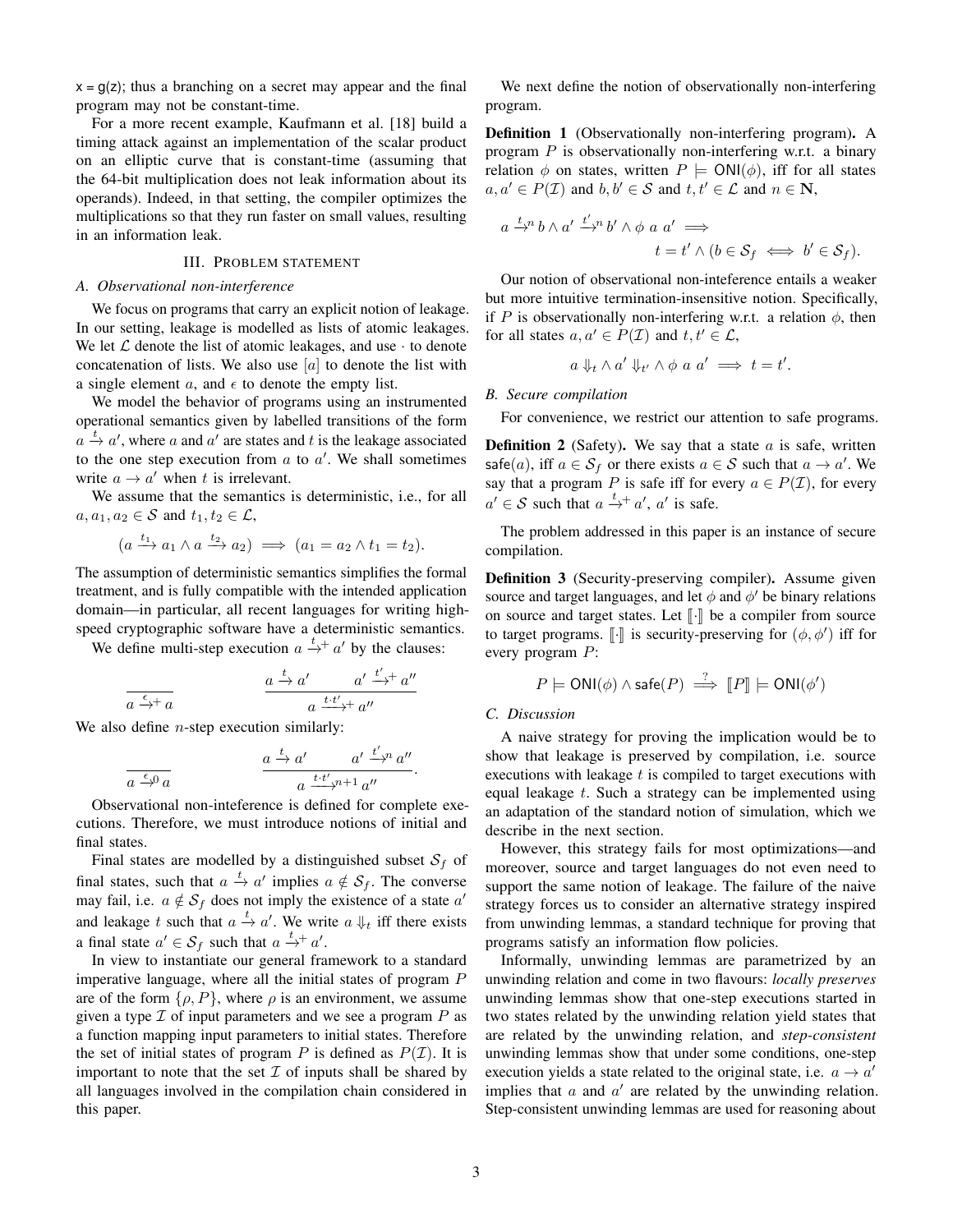$$
e ::= x | n | e o e | a[e]
$$
  

$$
c ::= \mathsf{skip} | x = e | a[e] = e | c; c | \mathsf{if} e c c | \mathsf{loop} c e c
$$

where  $x$  ranges over variables,  $a$  ranges over arrays and  $e$ ranges over expressions.

Fig. 1: Minimal language

diverging control flow, i.e. when programs branch on secrets, and are not required when executions have the same control flow. Our method considers only the case of *locally preserves* unwinding lemmas, and provide sufficient conditions for the unwinding relation and equality of leakage to be preserved by compilation. This suffices for the observational non-interference policies studied in this article.

It is certainly possible to extend our method to provide a counterpart to step-preserving unwinding lemmas. However, it remains an open question whether the general framework could still be instantiated to a broad class of program optimizations.

#### IV. SETTING

In this section we instantiate observational non-interference to a specific language and leakage model.

# *A. Programming language*

Usually, compilers use many intermediate languages during the compilation. Some transformations go from one language to another, while others stay within the same language. While our methodology applies to transformations with different input and output languages, for the sake of simplicity, we try to share as much as possible the input and output language. The only transformation where the language changes is the linearization where the input language is a structured language while the output is a list of basic instructions with jumps.

For most of the transformations, we consider a minimal imperative language shown in Figure 1. The type of input parameters is the set of environments. The language features a loop construct of the form loop  $c_1$  e  $c_2$ . The additional generality of the construct (over while loops) mildly simplifies the presentation of some optimizations. For clarity of exposition, only constant or binary operators are considered for building expressions.

## *B. Environments and semantics of expressions*

An environment  $\rho$  is a pair  $(\rho_v, \rho_a)$ , where  $\rho_v$  is a partial map from the set X of variables to integers, and  $\rho_a$  is a partial map from  $A \times Z$ , where A is the set of arrays, to integers, i.e.  $\rho_v : \mathcal{X} \to \mathbf{Z}$  and  $\rho_a : \mathcal{A} \times \mathbf{Z} \to \mathbf{Z}$ .

Constants are interpreted as integers. The interpretation of a binary operator o is given by a pair of functions  $(\overline{o}, \underline{o})$  of type  $\mathbf{Z} \times \mathbf{Z} \to \mathbf{Z}$  and  $\mathbf{Z} \times \mathbf{Z} \to \mathbf{Z}$ , modelling functional behavior and leakage respectively. We allow the first function to be partial. As usual, we model partial functions using a distinguished value  $\perp$  for undefined and assume that errors propagate.

The interpretation  $[e]_o$  and leakage leak $(e, \rho)$  of an expression e in an environment  $\rho$  are elements of **Z** and  $\mathcal{L}$  respectively. Figure 2 defines the functions formally. The evaluation of variables and constants generates no leakage; for operators, the leakage corresponds to the leakage of subexpressions and the specific leakage of the operation  $\varrho$   $[e_1]_\rho$   $[e_2]_\rho$ . Note that, as for other operators, the definition of leakage for array access is parametrized by a leakage function  $\lambda_a : A \times \mathbf{Z} \to \mathcal{L}$ .

#### *C. States and semantics of commands*

States are pairs of the form  $\{c, \rho\}$  where c is a command and  $\rho$  is an environment. We use s.cmd and s.env to denote the first and second components of a state. We define initial and final states to be respectively of the form  $\{P, \rho\}$  and  $\{\textsf{skip}, \rho\},\$ where  $\rho$  ranges over environments.

The instrumented semantics of commands is modelled by statements of the form  $\{c, \rho\} \stackrel{t}{\rightarrow} \{c', \rho'\}$ , and is parametrized by constants  $\lambda_{\text{skip}}$ ,  $\lambda_{\text{loop}} \in \mathcal{L}$ , functions  $\lambda_{\text{v}} : \mathcal{X} \times \mathbf{Z} \to \mathcal{L}$ , and  $\lambda_{if} : \mathbf{Z} \to \mathcal{L}$ . We use the standard notation  $\cdot \{\cdot \leftarrow \cdot\}$  for updating environments.

The semantics is standard, except for the semantics of loops, and the definition of the leakage. The loop command loop  $c_1$  e  $c_2$  first executes  $c_1$  (unconditionally, as the *do-while* command), then evaluates e: if e evaluates to true (i.e.  $[e]_p \neq 0$ ) the command  $c_2$  is executed and the loop command is evaluated w.r.t. the updated environment (as in the *while-do*), else if e evaluates to false (i.e.  $[e]_{\rho} = 0$ ) the command terminates immediately.

The leakage of a command is the leakage of the expressions evaluated during the execution of the command plus a specific leakage. For array assignment, the specific leakage depends of the *address*  $\lambda_a(a, [e_1]_\rho)$ . For conditional, the leakage depends of the branch taken.

The following lemma establishes that the instrumented semantics is deterministic, as required by our setting.

**Lemma 1.** For all states a, b, b', if  $a \xrightarrow{t} b$  and  $a \xrightarrow{t'} b'$ , then  $b = b'$  and  $t = t'$ .

# *D. Leakage models*

We list several observation policies (all but the last one have been considered in the literature), and succinctly describe for each of them the leakage model; Figure 3 summarizes the main leakage models.

- step-counting policy: the number of execution steps is leaked—modelled as the length of a list over the unit type (whose element is noted  $\bullet$ );
- program counter policy: control flow is leaked. Leakage is a list of boolean values containing all guards evaluated during this execution;
- memory obliviousness: memory accesses are leaked. Leakage is a list of memory addresses accessed during this execution (but not their value);
- constant-time policy: control flow and memory addresses are leaked. It combines the program counter and memory obliviousness policies. Leakage is an heterogeneous list of booleans and addresses. In all examples in this paper, we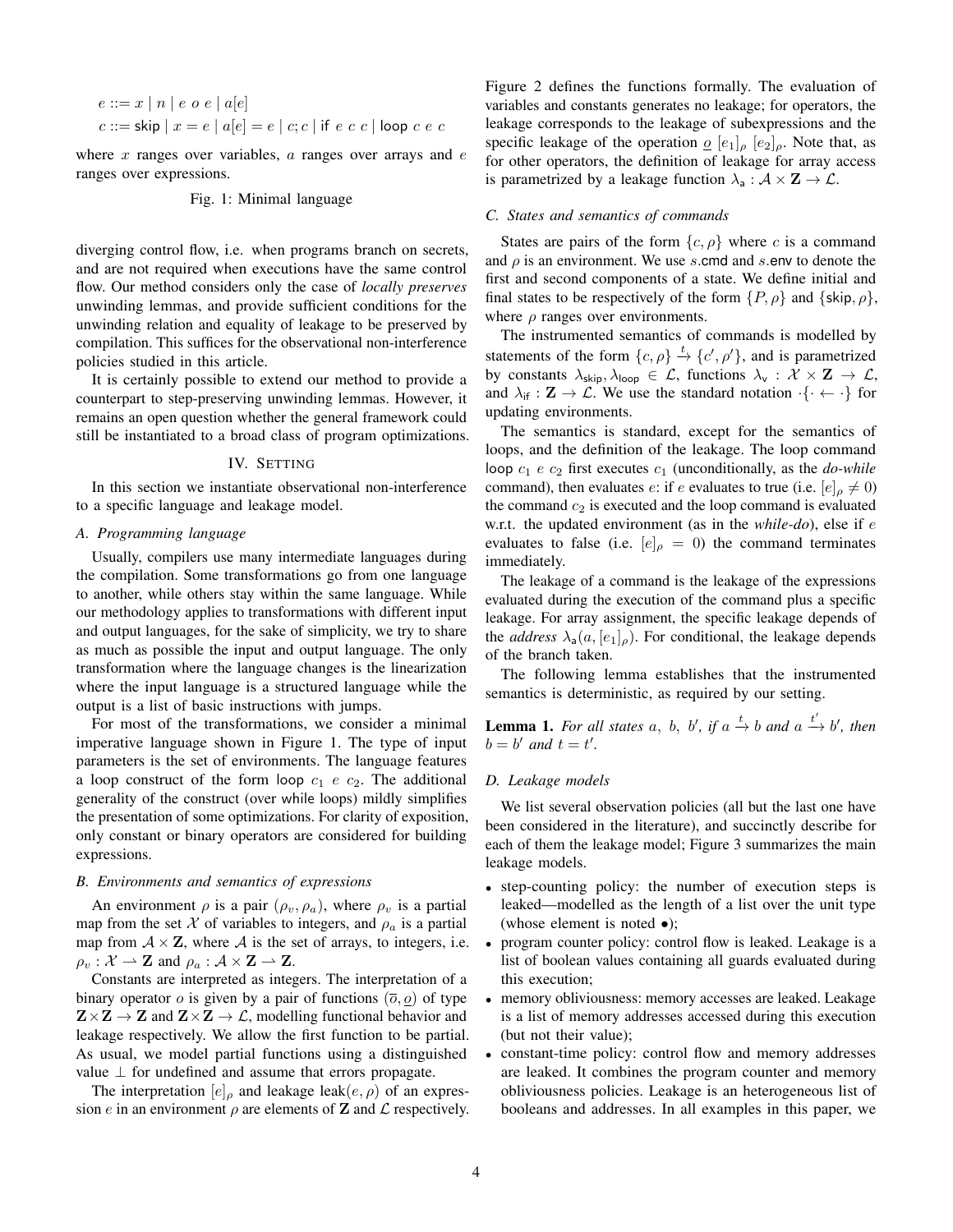$$
[n]_{\rho} = n \qquad [x]_{\rho} = \rho_v(x) \qquad \qquad \text{leak}(n, \rho) = \epsilon \qquad \text{leak}(x, \rho) = \epsilon
$$
\n
$$
[a[e]]_{\rho} = \rho_a(a, [e]_{\rho}) \qquad \qquad \text{leak}(a[e], \rho) = \text{leak}(e, \rho) \cdot \lambda_a(a, [e]_{\rho})
$$
\n
$$
[e_1 \ o \ e_2]_{\rho} = \overline{o} \ [e_1]_{\rho} \ [e_2]_{\rho} \qquad \qquad \text{leak}(e_1 \ o \ e_2, \rho) = \text{leak}(e_1, \rho) \cdot \text{leak}(e_2, \rho) \cdot \underline{o} \ [e_1]_{\rho} \ [e_2]_{\rho}
$$

$$
\begin{array}{llll}\n\{x = e, \rho\} & \xrightarrow{\text{leak}(e, \rho) \cdot \lambda_v(x, [e]_{\rho})} & \{\text{skip}, \rho\{x \leftarrow [e]_{\rho}\}\} \\
\{a[e_1] = e_2, \rho\} & \xrightarrow{\text{leak}(e_1, \rho) \cdot \text{leak}(e_2, \rho) \cdot \lambda_a(a, [e_1]_{\rho})} & \{\text{skip}, \rho\{a[[e_1]_{\rho}] \leftarrow [e_2]_{\rho}\}\} \\
\{if \ e \ c_1 \ c_2, \rho\} & \xrightarrow{\text{leak}(e, \rho) \cdot \lambda_{\text{if}}([e]_{\rho})} & \{c_1, \rho\} & \text{if } [e]_{\rho} \neq 0 \\
\{if \ e \ c_1 \ c_2, \rho\} & \xrightarrow{\text{leak}(e, \rho) \cdot \lambda_{\text{if}}([e]_{\rho})} & \{c_2, \rho\} & \text{if } [e]_{\rho} = 0 \\
\{bisp; c_2, \rho\} & \xrightarrow{\text{Askip}} & \{c_2, \rho\} & \{c_1; \text{if } e \ (c_2; \text{loop } c_1 \ e \ c_2) & \text{skip}, \rho\}\n\end{array}
$$

Fig. 2: Instrumented semantics of the while language

use the non-cancelling variant (see below) of this leakage model;

- cost obliviousness: execution cost is leaked. Leakage is a list of numbers, representing the cost of each instruction;
- size-respecting policy: size of operands is leaked for specific operators, e.g. division. Leakage is a list of sizes, taken from a finite set size;
- constant-time policy with size: control flow, memory addresses, and size of operands are leaked. Leakage is an heterogeneous list of booleans, addresses, and sizes.

In all these cases, we require that leakage is equal in two traces that start from related states. One can weaken these policies in multiple ways, for instance by requiring equality of the overall execution cost (obtained by summing the execution cost of each individual instruction), or by requiring that the difference of leakage at each individual step (or the global leakage) does not exceed a given upper bound.

**Definition 4.** A program  $P$  is cryptographic constant-time w.r.t.  $\phi$  iff it is observationally non-interfering w.r.t.  $\phi$  in the constant-time leakage model.

#### *E. Non-cancellation of leakage*

Our main results are based on the assumption that leakage is non-cancelling. Informally, non-cancellation states that the leakage of an execution uniquely determines the leakage of all its individual steps, and that the equality of the leakages of two executions entails the pairwise equality of the leakages of each of their steps.

It turns out that some leakage models from Figure 3 do not satisfy the non-cancelling condition. However, in some cases, one can easily define alternative leakage models that verify the non-cancelling condition, and which yield equivalent notions of non-interference. For instance, the program counter and constant-time policies can be made non-cancelling by replacing  $\epsilon$  leakages by a leakage  $\lbrack \bullet \rbrack$ , where  $\bullet$  is a distinguished element, to record that one execution step has been performed.

Step-counting: Atomic leakages: {•}

$$
\lambda_{\textsf{skip}} = \lambda_{\textsf{loop}} = \lambda_{\textsf{a}}(a, z) = \lambda_{\textsf{v}}(v, z) = \lambda_{\textsf{if}}(z) = [\bullet]
$$

Program counter: Atomic leakages: B

$$
\lambda_{\textsf{skip}} = \lambda_{\textsf{loop}} = \lambda_{\textsf{a}}(a, z) = \lambda_{\textsf{v}}(x, z) = \epsilon \quad \lambda_{\textsf{if}}(z) = [z \neq 0]
$$

Memory obliviousness: Atomic leakages:  $\mathcal{X} + (\mathcal{A} \times \mathbf{N})$ 

$$
\lambda_{\text{skip}} = \lambda_{\text{loop}} = \lambda_{\text{if}}(z) = \epsilon
$$

$$
\lambda_{\text{a}}(a, z) = [(a, z)] \qquad \lambda_{\text{v}}(x, z) = [x]
$$

Constant-time:

Atomic leakages:  $\mathbf{B} + (\mathcal{A} \times \mathbf{Z})$ 

$$
\lambda_{\text{skip}} = \lambda_{\text{loop}} = \epsilon \qquad \lambda_{\text{if}}(z) = [z \neq 0]
$$

$$
\lambda_{\text{a}}(a, z) = [(a, z)] \qquad \lambda_{\text{v}}(x, z) = [x]
$$

Size non-interference:

 $\mathcal{L} \triangleq$  size

$$
\lambda_{\textsf{skip}} = \lambda_{\textsf{loop}} = \lambda_{\textsf{a}}(a, z) = \lambda_{\textsf{v}}(x, z) = \lambda_{\textsf{if}}(z) = \epsilon
$$

Cost obliviousness:

Atomic leakages: N

$$
\lambda_{\textsf{skip}} = \lambda_{\textsf{loop}} = \lambda_{\textsf{a}}(a,z) = \lambda_{\textsf{v}}(v,z) = \lambda_{\textsf{if}}(z) = \epsilon
$$

In the first two models only commands leak. In the last two models only expressions leak.

Fig. 3: Leakage models

#### *F. Relations on initial states*

The relations  $\phi$  considered in the literature generally represent low equivalence, and are defined relative to a security lattice and a security environment. We consider a lattice with two security levels:  $H$ , or high, for secret and  $L$ , or low, for public. Then, a security environment is a mapping from variables and arrays to security levels. Finally, two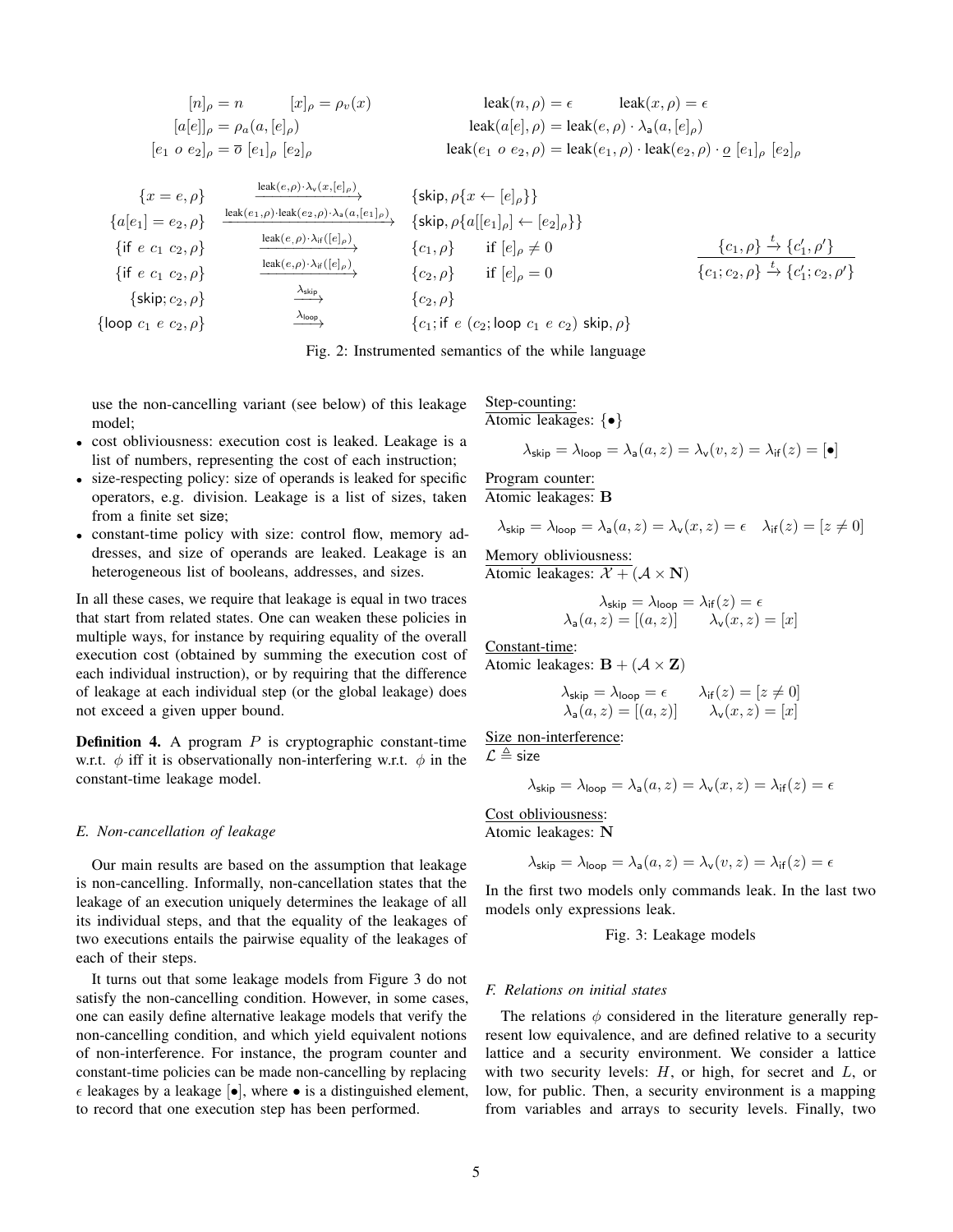environments  $\rho$  and  $\rho'$  are low equivalent w.r.t. a security environment  $\Gamma$  iff they map public variables and arrays to the same values, i.e.  $\rho_v(x) = \rho'_v(x)$  for all variables x such that  $\Gamma(x) = L$  and  $\rho_a(a, i) = \rho'_a(a, i)$  for all arrays a such that  $\Gamma(a) = L$  and every  $i \in \mathbb{N}$ .

## V. LOCKSTEP CONSTANT-TIME SIMULATIONS

We present a simple method for proving preservation of cryptographic constant-time, corresponding to lockstep simulations. Moreover, we instantiate our method to constant folding and spilling. Refinements of the method to manysteps and general simulations are provided in the next sections.

#### *A. Framework*

We start by recalling the standard notion of simulation from compiler verification. In the simplest (lockstep) setting, one requires that the simulation relation relates one step of execution of a source program  $S$  with one step execution of its compiled version  $C$ , as shown in Figure 4a, in which black represents the hypotheses and red the conclusions. The horizontal arrows represent one step execution of  $S$  from state  $a$  to state  $b$ , and one step execution of C from state  $\alpha$  to state  $\beta$ . The relation  $\cdot \approx \cdot$  relates execution states of the source and of the target program.

**Definition 5** (Lockstep simulation).  $\approx$  is a *lockstep simulation* when:

- for every source step  $a \rightarrow b$ , and every target state  $\alpha$  such that  $a \approx \alpha$ , there exist a target state  $\beta$  and a target execution step  $\alpha \rightarrow \beta$  such that end states are related:  $b \approx \beta$ ;
- for every input parameter *i*, we have  $S(i) \approx C(i)$ ;
- for all source and target states b and  $\beta$  such that  $b \approx \beta$ , we have b is a final source state iff  $\beta$  is a final target state.

The following lemma follows from the assumption that all our languages have a deterministic semantics.

**Lemma 2.** Assume that  $\approx$  *is a simulation. Then for all target execution step*  $\alpha \rightarrow \beta$  *and safe source state* a *such that*  $a \approx \alpha$ *, there exists a source execution step*  $a \rightarrow b$  *such that*  $b \approx \beta$ *.* 

Our method is based on constant-time simulations, a new proof technique adapted from the simulation technique in compiler verification. Whereas simulations are proved by 2 dimensional diagram chasing, constant-time simulations are proved by 3-dimensional diagram chasing. Figure 4b illustrates the definition of constant-time simulation, for the lockstep case. It introduces relations  $\cdot \equiv_S \cdot$  and  $\cdot \equiv_C \cdot$  between source and target states, depicted with a triple line in the diagram. Horizontal arrows represent one step executions (as before), but we now consider two executions at source level and two executions at target level.

**Definition 6** (Lockstep CT-simulation).  $(\equiv_S, \equiv_C)$  is a lockstep CT-simulation with respect to  $\approx$  iff

• For all source steps  $a \xrightarrow{t} b$  and  $a' \xrightarrow{t} b'$  such that  $a \equiv_{S} a'$ and for every pair of target steps  $\alpha \stackrel{\tau}{\rightarrow} \beta$  and  $\alpha' \stackrel{\tau'}{\rightarrow} \beta'$  such that  $a \approx \alpha$  and  $a' \approx \alpha'$  and  $\alpha \equiv_C \alpha'$  and  $b \approx \beta$  and  $b' \approx \beta'$ , we have  $b \equiv_S b'$  and  $\beta \equiv_C \beta'$  and  $\tau = \tau'$ ;

• For every pair of input parameters i, i' s.t.  $\phi$  i i', we have  $S(i) \equiv_S S(i')$  and  $C(i) \equiv_C C(i')$ .

The notion of constant-time simulation is tailored to make the · ≡ · relation stable by reduction, and to yield preservation of the constant-time policy. This is captured by the next theorem, where  $\phi$  is the relation on input parameters —it is useful to think about  $\phi$  as low-equivalence between memories—and  $\equiv_S$ and  $\equiv_C$  are two relations on source and target states–it is useful to think about  $\equiv_S$  and  $\equiv_C$  as equivalence of code pointer, i.e. the two states point to the same instruction.

Theorem 1 (Preservation of constant-time policy). *Let* S *be a safe source program and* C *be the target program obtained by compilation. If* S *is constant-time w.r.t.*  $\phi$  *then* C *is constanttime w.r.t.* φ*, provided the following holds:*

1) 
$$
\approx
$$
 is a lockstep simulation;

2)  $(\equiv_S, \equiv_C)$  *is lockstep CT-simulation w.r.t.*  $\approx$ *.* 

*Proof sketch.* Consider two target executions

 $\alpha_1 \stackrel{\tau_1}{\longrightarrow} \ldots \stackrel{\tau_m}{\longrightarrow} \alpha_{m+1} \qquad \alpha'_1$  $\stackrel{\tau'_1}{\longrightarrow} \cdots \stackrel{\tau'_n}{\longrightarrow} \alpha'_{n+1}$ 

starting in related states, i.e.  $\phi \alpha_1 \alpha'_1$ , and such that  $\alpha_{m+1}$  and  $\alpha'_{n+1}$  are final states. We must show that  $m = n$  and  $\tau_i = \tau'_i$ for every  $1 \leq i \leq n$ . By safety of S and 1) and Lemma 2, there exist source executions

$$
a_1 \xrightarrow{t_1} \cdots \cdots \xrightarrow{t_m} a_{m+1} \qquad a'_1 \xrightarrow{t'_1} \cdots \cdots \xrightarrow{t'_n} a'_{n+1}
$$

such that  $\phi$   $a_1$   $a'_1$  and  $a_i \approx \alpha_i$  for every  $1 \le i \le m+1$  and  $a'_i \approx \alpha'_i$  for every  $1 \le i \le n+1$ . Moreover, by 1)  $a_{m+1}$  and  $a'_{n+1}$  are final states, and by 2)  $\alpha_1 \equiv_C \alpha'_1$  and  $a_1 \equiv_S a'_1$ . By the constant-time property of S,  $m = n$  and  $t_i = t'_i$  for every  $1 \leq i \leq n$ . We next reason by induction on i, applying 2) to conclude that  $\alpha_i \equiv_C \alpha'_i$  and  $a_i \equiv_S a'_i$  and  $\tau_i = \tau'_i$ , as desired.

Theorem 1 reduces proving constant-time of preservation to proving the existence of a simulation  $\approx$  and a constant-time simulation ( $\equiv_S, \equiv_C$ ) relative to  $\approx$ . Furthermore, both goals can be proved independently. This separation of concerns limits the proof effort and support modular proofs. In particular, when the compiler is already proved correct (by showing a simulation  $\approx$ ), one only needs to show that there exists a constant-time simulation w.r.t.  $\approx$ .

# *B. Examples*

*1) Constant folding:* We illustrate the general scheme for proving preservation of the constant-time policy, taking *constant folding* as example. This simple optimization searches for constant expressions and replaces them by their value in the program text. Technically, constant folding traverses the program and replaces expressions op  $e_1$   $e_2$  by simpler expressions if  $e_1$  or  $e_2$  evaluate to distinguished constants. The simplification rules for multiplication work as follows: if both subexpressions compile to known values  $n_1$  and  $n_2$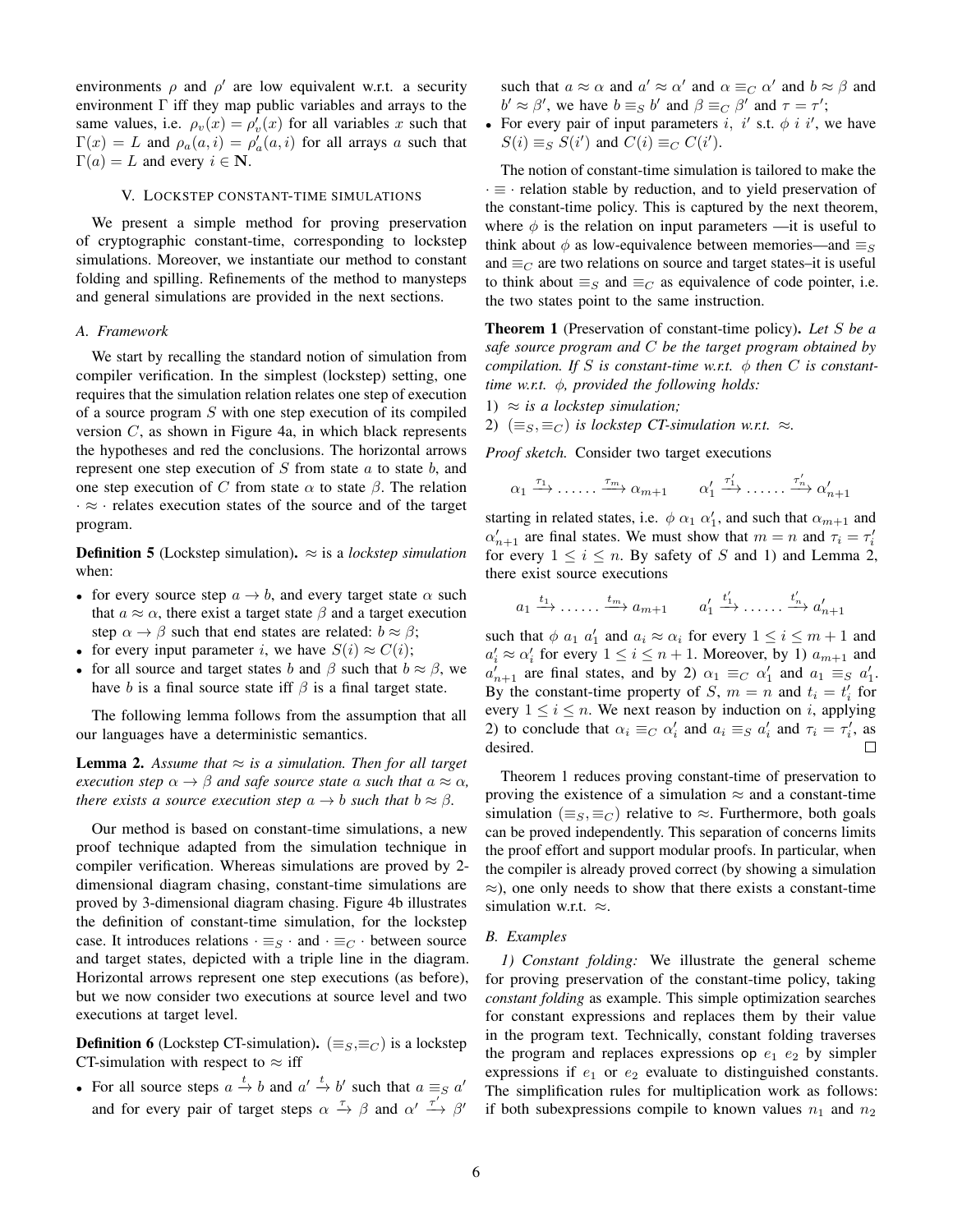

Fig. 4: Lockstep simulations

respectively, the compilation is the constant  $n_1 \times n_2$ ; otherwise, if one of the arguments compiles to the constant 1 then the result is the compilation of the other. The most interesting case is if one of the argument compiles to 0. In this case, the result is the constant 0 (independently of the other argument).

We use the lockstep simulation technique to prove that constant-folding preserves the constant-time policy. Our first step is to prove that the constant-folding satisfies the lockstep diagram for simulation. To this end, we consider the relation  $a \approx \alpha$  is defined by

$$
[\![a.\mathsf{cmd}]\!] = \alpha.\mathsf{cmd} \land a.\mathsf{env} = \alpha.\mathsf{env}.
$$

**Lemma 3.** *The relation*  $\approx$  *is lockstep simulation invariant.* 

The proof of this lemma is based on the fact that if an expression e has a semantics in a given environment  $\rho$  (i.e.  $[e]_{\rho} = n$ ) then its compilation has the same semantics,  $[[e]]_{\rho} =$  $n$ .

Our next step is to prove that the transformation satisfies the lockstep diagram for constant-time simulation. To this end, we use for the  $\equiv$  relations the equality of commands  $a \stackrel{c}{=} a'$ defined by  $a$ .cmd =  $a'$ .cmd.

# **Lemma 4.**  $(\frac{c}{\equiv}, \frac{c}{\equiv})$  *is a lockstep CT-simulation w.r.t.*  $\approx$ .

The proof of this lemma is based on the fact that if an expression e has a (instrumented) semantics in both environments and the leakages coincide (i.e.  $[e]_{\rho} = n$  and  $[e]_{\rho'} = n'$  and leak $(e, \rho) =$  leak $(e, \rho')$ ), then the compilation of e generates the same leakage in both environments, i.e.

$$
leak([\![e]\!], \rho) = leak([\![e]\!], \rho').
$$

It follows that constant folding preserves the constant-time property.

# Theorem 2. *Constant-folding preserves the constant-time policy.*

*2) Register allocation and spilling:* Register allocation is a compilation pass that maps an unbounded set of variables into a finite set of registers. In order to preserve the semantics of programs, it is often necessary that the target program stores the value of some variables on the stack, effectively turning variable accesses into memory accesses. Formally, register allocation produces for every program point a mapping from program variables to registers or stack variables (interpreted as an integer denoting the relative position in the stack). Finding optimal assignments that minimize register spilling is a hard problem, and is commonly solved using translation validation. Specifically, computing the assignment is performed by an external program, and a verified checker verifies that the assignment is compatible with the semantics of programs. Formally, we use a distinguished array that is not used in the source program to model the stack. We let  $\sigma$  be the assignment output by register allocation: it maps each source variable to either a variable or a position in the stack array.

Proving the correctness of register allocation is relatively easy. The proof relies the correctness of the liveness analysis which underlies register allocation. Preservation of the constanttime policy is more interesting, because spilling introduces new memory reads and writes. The crucial observation is that the addresses leaked by spilling do not depend on the memory, since they are at a constant offset relative to the top of the stack. Thus, the proof of the CT-simulation diagram does not pose any specific difficulties. For both proofs, we use  $a \approx \alpha$ defined by

$$
[\![a.\mathsf{cmd}]\!] = \alpha.\mathsf{cmd} \land \forall x.\ a.\mathsf{env}(x) = \alpha.\mathsf{env}(\sigma(x)).
$$

**Theorem 3.**  $\approx$  *is lockstep simulation invariant.*  $(\frac{c}{m}, \frac{c}{m})$  *is a lockstep CT-simulation relative to* ≈*. Variable spilling preserves the constant-time policy.*

Remark 1. Following [4], our formalization separates register allocation in two steps. The first step performs some form of variable renaming and defines for every program point a mapping from source variables to target variables. The second step performs spilling, and defines a single, global, mapping from variables to variables or stack variables. Furthermore, the mapping must be the identity for variables that are mapped to variables.

This proof can be extended to a more complex language with function calls and a stack pointer. The difficulty here is that a stack address will not be a constant  $k$  but relative to the top of the stack  $stk + k$ . Then, when proving preservation of constant-time we have to show that introduced leaks are equal in two different executions, i.e.  $\text{stk}_1 + k = \text{stk}_2 + k$  where stk<sub>i</sub> correspond to the value of the stack pointer in execution i. So we have to ensure equality of stack pointers. This can be done by a small modification of the  $\equiv$  predicate of the target language, so that it imposes equality of commands and of stack pointers. Since the value of the stack pointer only depends on the control flow of the program and that preservation of constant-time already requires equality of the control flow, establishing equality of stack pointers adds no difficulty.

#### VI. MANYSTEPS CONSTANT-TIME SIMULATIONS

The requirement of lockstep execution is often too strong in practice. For illustrative purposes, consider the nonsensical transformation that replaces every atomic instruction  $i$  by  $skip; i.$  Every single execution step of the source program will correspond to two execution steps of the target program (so it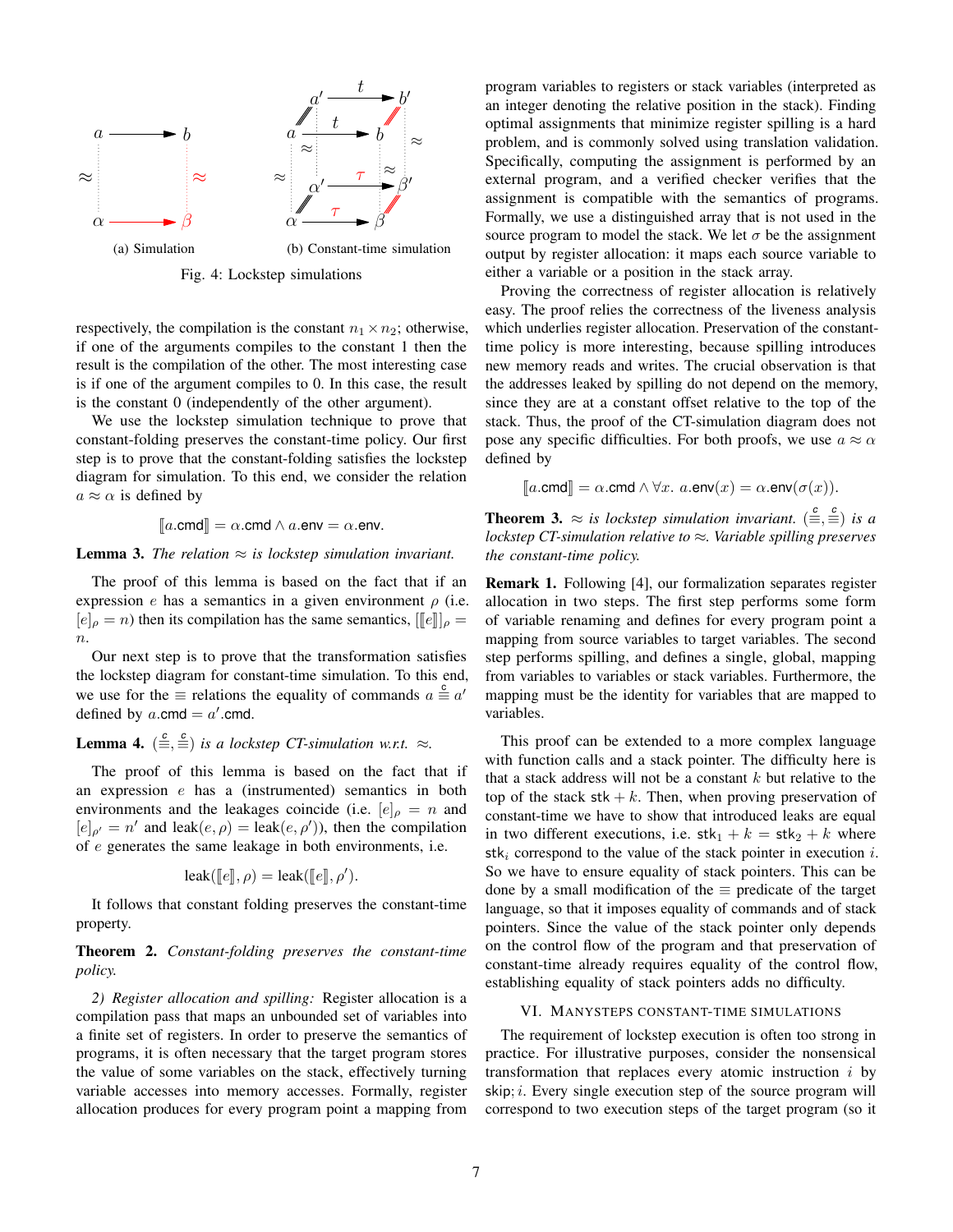

Fig. 5: Manysteps simulations

does not correspond to the lockstep simulation). There exist alternative notions of simulations which relax the requirement on lockstep executions by allowing more than one step of execution (i.e. manysteps), as shown on Figure 5a. We show that an equivalent relaxation exists for CT-simulations.

## *A. Framework*

Recall that the constant-time simulation diagram considers two instances of the simulation diagram. It is not enough to simply consider two pairs of traces satisfying the previous diagram. To understand how this is an issue, assume a compilation pass (similar to our add skip transformation) that transforms the fictitious program " $\ell$ : GOTO  $\ell$ " into " $\ell$ : NOP; GOTO  $\ell$ ". Every two steps of target execution returns to the same state. A simulation relation will necessarily relate the source state to some target state  $\alpha$ , and given the hypotheses of the constant-time simulation diagram ( $a \approx \alpha$ ,  $a \rightarrow a$ , and  $\alpha \rightarrow^+ \alpha$ ) it is generally not possible to tell how many loop iterations separate the two occurrences of the target state  $\alpha$ (hence to prove that any two such target executions have the same length).

To overcome this issue, the simulation diagram is refined to predict how many steps of the target will correspond to each step of the source. This information is usually implicit in the simulation proof; we only make it explicit to be used in the constant-time simulation diagram.

Formally, we introduce a function num-steps( $a, \alpha$ ) which, assuming that  $\alpha$  and  $\alpha$  are two reachable states related by the simulation relation, predicts how many steps of the target semantics are to be run starting from  $\alpha$  to close the manysteps simulation diagram.

**Definition** 7 (Manysteps simulation).  $\approx$  is a manysteps simulation w.r.t. num-steps when:

- for all source steps  $a \rightarrow b$ , and every target state  $\alpha$  such that  $a \approx \alpha$ , there exist a target state  $\beta$  and target execution  $\alpha \rightarrow^n \beta$ , where  $n =$  num-steps $(a, \alpha)$ , such that end states are related:  $b \approx \beta$ ;
- for every input parameter *i*, we have  $S(i) \approx C(i)$ ;
- for all source and target states b and  $\beta$  such that  $b \approx \beta$ , we have b is a final source state iff  $\beta$  is a final target state.

Given such a simulation diagram, it is possible to build the constant-time simulation diagram that universally quantifies

over two instances of this diagram, as depicted on Figure 5b. The diagram reads as follows.

**Definition 8** (Manysteps CT-diagram). A pair of relations ( $\equiv_S$ ,  $\equiv_C$ ) is a *manysteps CT-simulation w.r.t.*  $\approx$  *and num-steps* iff the following holds: for all a, a', b, b',  $\alpha$ ,  $\alpha'$ ,  $\beta$ ,  $\beta'$ ,  $t$ ,  $\tau$ ,  $\tau'$ such that

- initial states are related  $a \equiv_S a'$  and  $\alpha \equiv_C \alpha'$ ;
- $a \xrightarrow{t} b$  and  $a' \xrightarrow{t} b'$ ;
- $\alpha \stackrel{\tau}{\rightarrow} n \beta$  and  $\alpha' \stackrel{\tau'}{\rightarrow} n' \beta'$  where  $n =$  num-steps $(a, \alpha)$  and  $n'$  = num-steps $(a', \alpha');$
- the simulation relation holds  $a \approx \alpha$ ,  $a' \approx \alpha'$ ,  $b \approx \beta$ , and  $b' \approx \beta'$

we have

- equality of leakage  $\tau = \tau'$  and  $n = n'$ ,
- final states are related  $b \equiv_S b'$  and  $\beta \equiv_C \beta'$ .

This definition, together with a condition on initial states, enable us to define the manysteps constant-time simulation.

Definition 9 (Manysteps CT-simulation). A pair of relations  $(\equiv_S, \equiv_C)$  is a *manysteps CT-simulation relative to*  $\approx$  *w.r.t. num-steps* when:

- 1) ( $\equiv_S, \equiv_C$ ) satisfy the manysteps CT-diagram w.r.t.  $\approx$  and num-steps;
- 2) for every pair of input parameters i, i' s.t.  $\phi$  i i', we have  $S(i) \equiv_S S(i')$  and  $C(i) \equiv_C C(i')$ .

Theorem 4 (Constant-time preservation from manysteps CT-simulation). *Let* S *be a safe source program and* C *be the target program obtained by compilation. If* S *is constant-time w.r.t.* φ *then* C *is constant-time w.r.t.* φ*, provided the following holds, for a given num-steps function that is strictly positive:*

- 1)  $\approx$  *is a manysteps-simulation w.r.t. num-steps*;
- 2)  $(\equiv_S, \equiv_C)$  *is a manysteps CT-simulation relative to*  $\approx$  *w.r.t. num-steps.*

# *B. Example: Expression flattening*

The flattening of expressions models the transformation to a 3-address code format: each expression is split into a sequence of assignments and a final expression such that at most one operator appears in each expression. This actually fixes the evaluation order of the sub-expressions. Since the evaluation of an expression is done, after transformation, in several steps, the leakage corresponding to an expression is spread among the leakages of these steps.

The transformed program may use additional variables to store the values of some sub-expressions. Therefore, the set of program variables is extended with names for such temporary values.

The procedure that flattens an expression e is written  $F(e)$ : it returns a pair  $(p, e')$  where p is a *prefix* command and  $e'$ an expression such that the evaluation of  $p$  followed by the evaluation of  $e'$  yields the same value as the evaluation of  $e$ ; moreover, the evaluation of  $p$  only modifies fresh temporary variables. The transformation  $\llbracket \cdot \rrbracket$  of a program applies F to each expression e occurring in that program and inserts the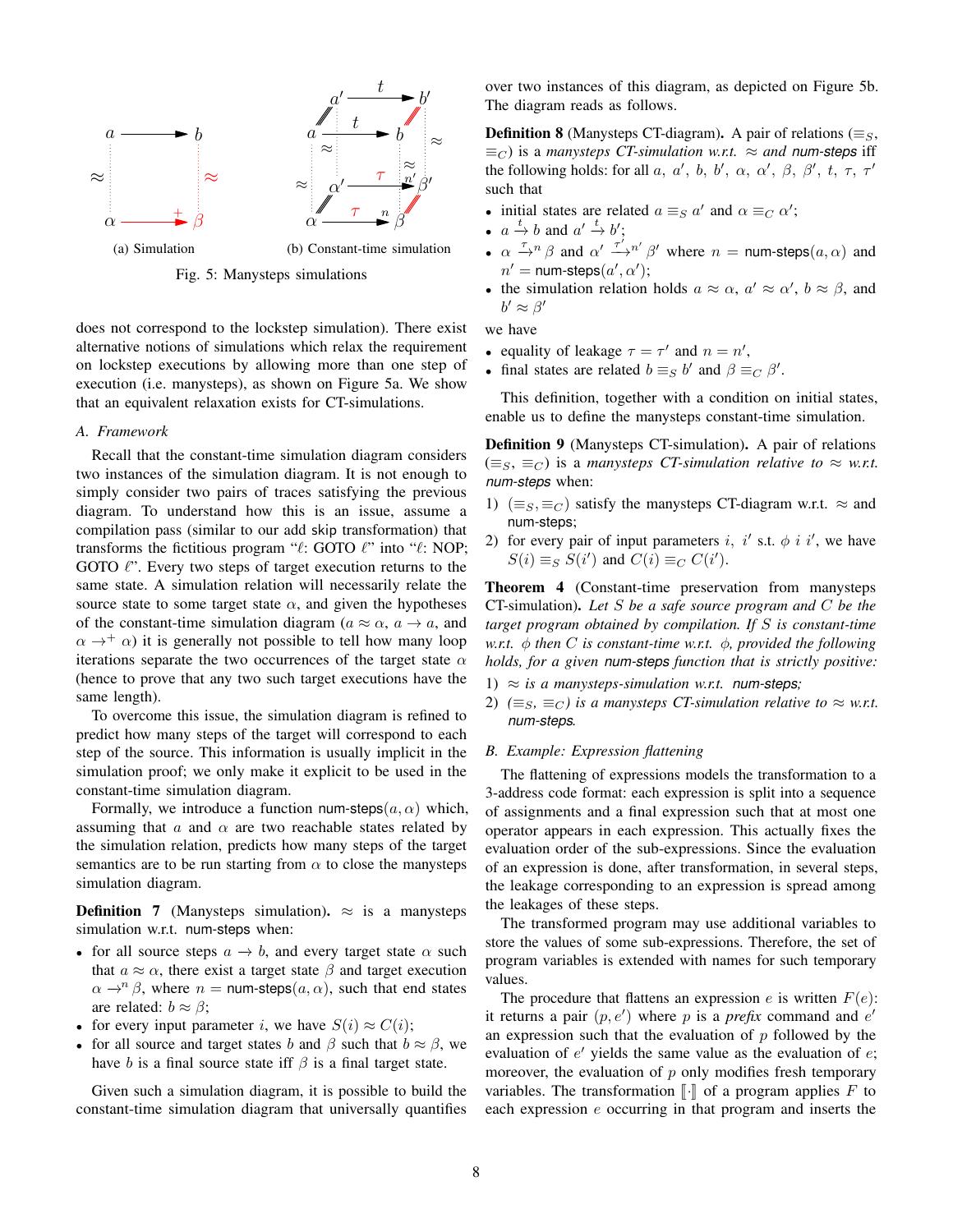corresponding prefix just before, as follows—we note  $(p, e') =$  $F(e)$ :

$$
\begin{array}{rcl}\n\llbracket x = e \rrbracket & = & p; x = e' \\
\llbracket \text{if } e \ c_1 \ c_2 \rrbracket & = & p; \text{if } e' \llbracket c_1 \rrbracket \ \llbracket c_2 \rrbracket \\
\llbracket \text{loop } c_1 \ e \ c_2 \rrbracket & = & \text{loop } (\llbracket c_1 \rrbracket; p) e' \llbracket c_2 \rrbracket\n\end{array}
$$

 $\mathbb I$ 

Note here that the loop structure of our language conveniently allows not to duplicate the sequence  $p$ , as arbitrary instructions can be executed before the loop guard.

The correctness of this transformation states that the source and compiled programs agree on the values of the nontemporary variables. To this end, the relation  $a \approx \alpha$  between states is defined as follows:

$$
[\![a.\mathsf{cmd}]\!] = \alpha.\mathsf{cmd} \land \forall x, \ a.\mathsf{env}(x) = \alpha.\mathsf{env}(x)
$$

where  $x$  denotes a original program variable (i.e. not a temporary variable introduced by the compilation). The target command is the result of the compilation of the source command and the source and target memories agree on the values of the non-temporary variables.

To show that this relation is a simulation, we must predict the number of target steps corresponding to each source step. For each states a and  $\alpha$ , we define num-steps(a,  $\alpha$ ) as  $1+n$ , where  $n$  is the length of the prefix of the expression that is evaluated during the step starting in  $\alpha$  (if any). By construction, this function is strictly positive. To prove that this pass preserves constant-time, we build a manysteps CT-simulation diagram.

**Theorem 5.** *The relation*  $\approx$  *is a manysteps simulation w.r.t. num-steps.*  $(\frac{c}{m}, \frac{c}{m})$  *is a manysteps CT-simulation relative to*  $\approx$ *w.r.t. num-steps. Expression flattening preserves the constanttime policy.*

The main argument is that if two evaluations of an expression in two environments produce the same leakage, then the evaluations after flattening also produce the same leakage. Notice that this transformation may choose any evaluation strategy for the expressions, and that needs not be related to the order that appears in the definition of the leakage of expressions.

#### VII. GENERAL CONSTANT-TIME SIMULATIONS

# *A. Framework*

In this section, we relax the condition of CT-simulations by allowing the number num-steps to be zero or positive. In addition, we strengthen the assumption of CT-simulation so that one can use that the full source program (and not only the current step) is constant-time. Formally, the definition of the manysteps CT-diagram is complemented with additional hypotheses: initial source states  $a$  and  $a'$  are reachable in  $S$ and are a constant-time pair of states<sup>3</sup>; initial target states  $\alpha$ and  $\alpha'$  are reachable in C. Finally, we relax the condition on final states in the simulation: when the source execution





Fig. 6: Final CT-diagram

terminates the target execution is allowed to take a few more steps.

To allow num-steps to be zero, the simulation diagram features an additional constraint: there should be no infinite sequence of source steps that are simulated by an empty sequence of target steps (all source states in the sequence being in relation with a single one target state). This constraint is usually formalized by means of a *measure* of source states which strictly decreases whenever the corresponding target state stutters.

**Definition 10** (General simulation). Given a relation  $\approx$  between source and target states, a function |·| from source states to natural numbers<sup>4</sup>, and a function num-steps from pairs of source and target states to natural numbers; we say that  $\approx$  is a *general simulation w.r.t.* |·| *and num-steps* when:

- for every source step  $a \rightarrow b$  and every target state  $\alpha$  such that  $a \approx \alpha$ , there exist a target state  $\beta$  and a target execution  $\alpha \rightarrow^n \beta$  where  $n =$  num-steps $(a, \alpha)$  such that end states are related:  $b \approx \beta$ ;
- for every source step  $a \rightarrow b$  and every target state  $\alpha$  such that  $a \approx \alpha$  and num-steps $(a, \alpha) = 0$ , the measure of the source state strictly decreases:  $|a| > |b|$ ;
- for every final source state a and every target state  $\alpha$  such that  $a \approx \alpha$ , there exist a *final* target state  $\beta$  and a target execution  $\alpha \rightarrow^n \beta$  where  $n =$  num-steps(a,  $\alpha$ ) such that end states are related:  $a \approx \beta$ .

To allow the target execution to terminate after the source execution, we introduce the following variant of the CTsimulation, depicted on Figure 6.

**Definition 11** (Final CT-diagram). A pair of relations ( $\equiv_S$ ,  $\equiv_C$ ) satisfy the *final constant-time diagram w.r.t.*  $\approx$  *and num-steps* when the following holds: for all a, a',  $\alpha$ ,  $\alpha'$ ,  $\beta$ ,  $\beta'$ ,  $\tau$ ,  $\tau'$  such that:

- initial states are related  $a \equiv_S a'$ ,  $\alpha \equiv_C \alpha'$ ;
- initial source states are final  $a, a' \in S_f$ ;
- there are two target executions  $\alpha \stackrel{\tau}{\rightarrow} n \beta$  and  $\alpha' \stackrel{\tau'}{\rightarrow} n' \beta'$ where  $n =$  num-steps $(a, \alpha)$  and  $n' =$  num-steps $(a', \alpha')$ ;
- the simulation relation holds  $a \approx \alpha$ ,  $a' \approx \alpha'$ ,  $a \approx \beta$ , and  $a' \approx \beta'$

we have

• equality of leakage  $\tau = \tau'$  and  $n = n'$ ;

<sup>&</sup>lt;sup>4</sup>Any ordered set satisfying the ascending chain condition would be suitable.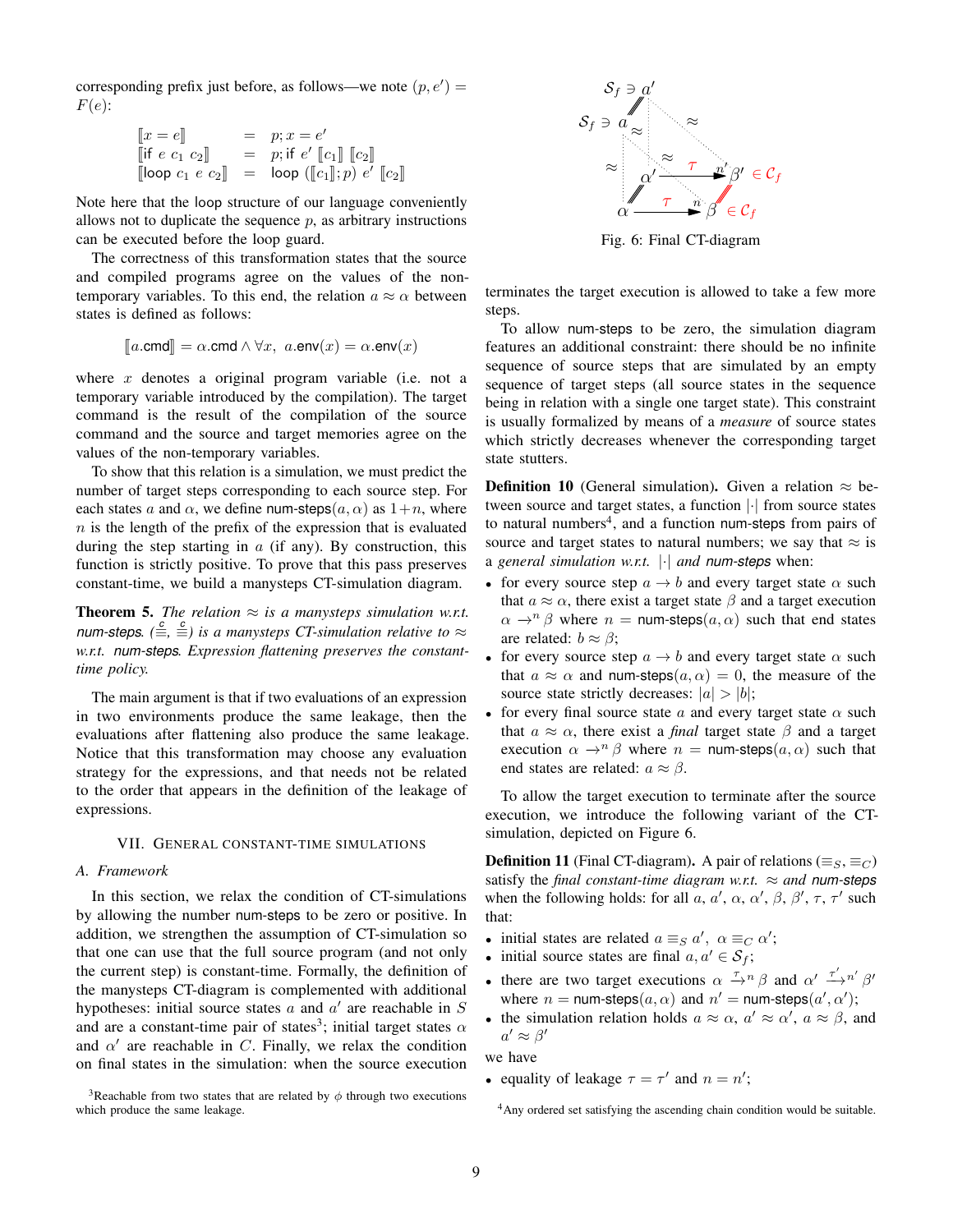• end states are related and final  $\beta \equiv_C \beta'$ ,  $\beta$ ,  $\beta' \in C_f$ .

**Definition 12** (General CT-simulation). Given a relation  $\approx$ , a function  $|\cdot|$ , and a function num-steps as above, we say that the pair of relations ( $\equiv_S, \equiv_C$ ) is a *(general)* CT-simulation when:

- 1) ( $\equiv_S, \equiv_C$ ) satisfy the manysteps CT-diagram w.r.t.  $\approx$  and num-steps;
- 2) for every pair of input parameters i, i' s.t.  $\phi$  i i', we have  $S(i) \equiv_S S(i')$  and  $C(i) \equiv_C C(i')$ ;
- 3) for all related source states  $a \equiv_S a'$ , none or both of them are final:  $a \in S_f \iff a' \in S_f;$
- 4) ( $\equiv_S, \equiv_C$ ) satisfy the final CT-diagram w.r.t.  $\approx$  and num-steps.

Theorem 6 (Constant-time preservation from general CT-simulation). *Let* S *be a safe source program and* C *be the target program obtained by compilation. If* S *is constant-time w.r.t.* φ *then* C *is constant-time w.r.t.* φ*, provided the following holds, for given num-steps and* |·| *functions:*

- 1)  $\approx$  *is a general simulation w.r.t.*  $|\cdot|$  *and num-steps*;
- 2)  $(\equiv_S, \equiv_C)$  *is a general CT-simulation w.r.t.*  $\approx$ , |·|, *and num-steps.*

Remark 2. In the Coq formalization, we use slightly more convenient definitions in which more hypotheses are available: all considered states are reachable, initial source states (a and a 0 ) are a constant-time pair of states. This enables proofs to be more modular.

Remark 3. The final CT-diagram is not strictly necessary. However, it is a very convenient tool to simplify simulation relations. Without this additional diagram, the simulation relation needs special cases to explain the last steps at the end of the target executions, introducing disjunctions and many extra cases in the proofs. This is similar to, e.g., the lock-step diagram: it is subsumed by the general diagram but much more convenient to use, when possible.

#### *B. Examples*

*1) Dead branch elimination:* In this section, we present a transformation that we designed for the purpose of illustration: a more general and less artificial version will be discussed in the following section. This transformation removes conditional branches whose conditions are trivially false. More precisely, the compilation function  $\lceil \cdot \rceil$  is defined as depicted on Figure 7. Assignments are kept unchanged; the if instructions whose conditions are trivially false (i.e., the literal 0 is used as guard) are replaced by their else branch (recursively compiled); similarly, loop instructions whose guard is false are removed: only the first part of the loop body is kept (recursively compiled).

To justify the correctness of this transformation, we define a relation  $a \approx \alpha$  between source state a and target state  $\alpha$  as:  $\alpha =$  $\{\|a.\text{cmd}\|, a.\text{env}\}\;$ ; the target command is the compilation of the source command, and both states have the same environment.

Interestingly, this transformation may *remove* execution steps: the ones corresponding to the evaluation of the trivially false

$$
\begin{aligned}\n[\text{if } 0 \ c_1 \ c_2] &= [c_2] \\
[\text{if } b \ c_1 \ c_2] &= \text{if } b \ [c_1] \ [c_2] \\
[\text{loop } c_1 \ 0 \ c_2] &= [c_1] \\
[\text{loop } c_1 \ b \ c_2] &= \text{loop } [c_1] \ b \ [c_2] \\
\text{if } b \neq 0\n\end{aligned}
$$

Fig. 7: Removal of trivial (false) branches

conditions and the unfolding of the removed loops. Therefore, the  $\cdot \approx \cdot$  relation does not satisfy the lockstep simulation diagram; it satisfies however the more general simulation diagram. To that end, we define the num-steps function as 1 for all states excepted if the current instruction is a conditional on false (if or loop), we also define a measure |a| of source execution states by taking the full size of  $a$  cmd. Therefore, this measure strictly decreases when the target takes no step.

**Theorem 7.**  $\approx$  *is general simulation invariant.*  $(\frac{c}{m}, \frac{c}{m})$  *is a general CT-simulation relative to* ≈*, num-steps and* |·|*. Dead branch elimination preserves the constant-time policy.*

*2) Constant propagation:* A slightly more interesting variant of the previous transformation is constant propagation: a static analysis prior to the compilation pass infers at each program point which variables hold a statically known constant value; then using this information, each expression can be simplified (as in the constant folding transformation described in § V-B1) and the branches that are trivial after this simplification can be removed.

This transformation, as many other common compilation passes, relies on the availability of a *flow-sensitive* analysis result: some information must be attached to every program point. As usual, since our language has no explicit program points, we enrich its syntax with annotations. More precisely, each instruction gets one annotation, except the loop which gets two: one that is valid at the beginning of each loop iteration, and one that is valid when evaluating the loop guard. The small-step semantics, when executing a loop, introduces an if and a loop. The annotations to put on the next iteration may depend on the purpose of these annotations; therefore, the semantics is parametrized by a annot-step function which describes how to compute the annotations of a loop at the next iteration, yielding the following rule for the execution of the loop instruction (decorated letters  $k$  figure the annotations):

$$
\{\text{loop}_{k_2}^{k_1} c_1 b c_2, \rho\} \to \{c_1; \text{if}^{k_2} b (c_2; \text{loop}_{k'_2}^{k'_1} c_1 b c_2) \text{ skip}, \rho\}
$$

where  $(k'_1, k'_2) =$  annot-step $(k_1, k_2)$ .

In this particular case of constant propagation, we assume that the source program is annotated with partial mappings from variables to constant values (integers). Those annotations are generated by a first pass of analysis and are certified independently. Given this information, the compilation may simplify expressions, remove if whose guard is trivial, and remove loops whose guard is false.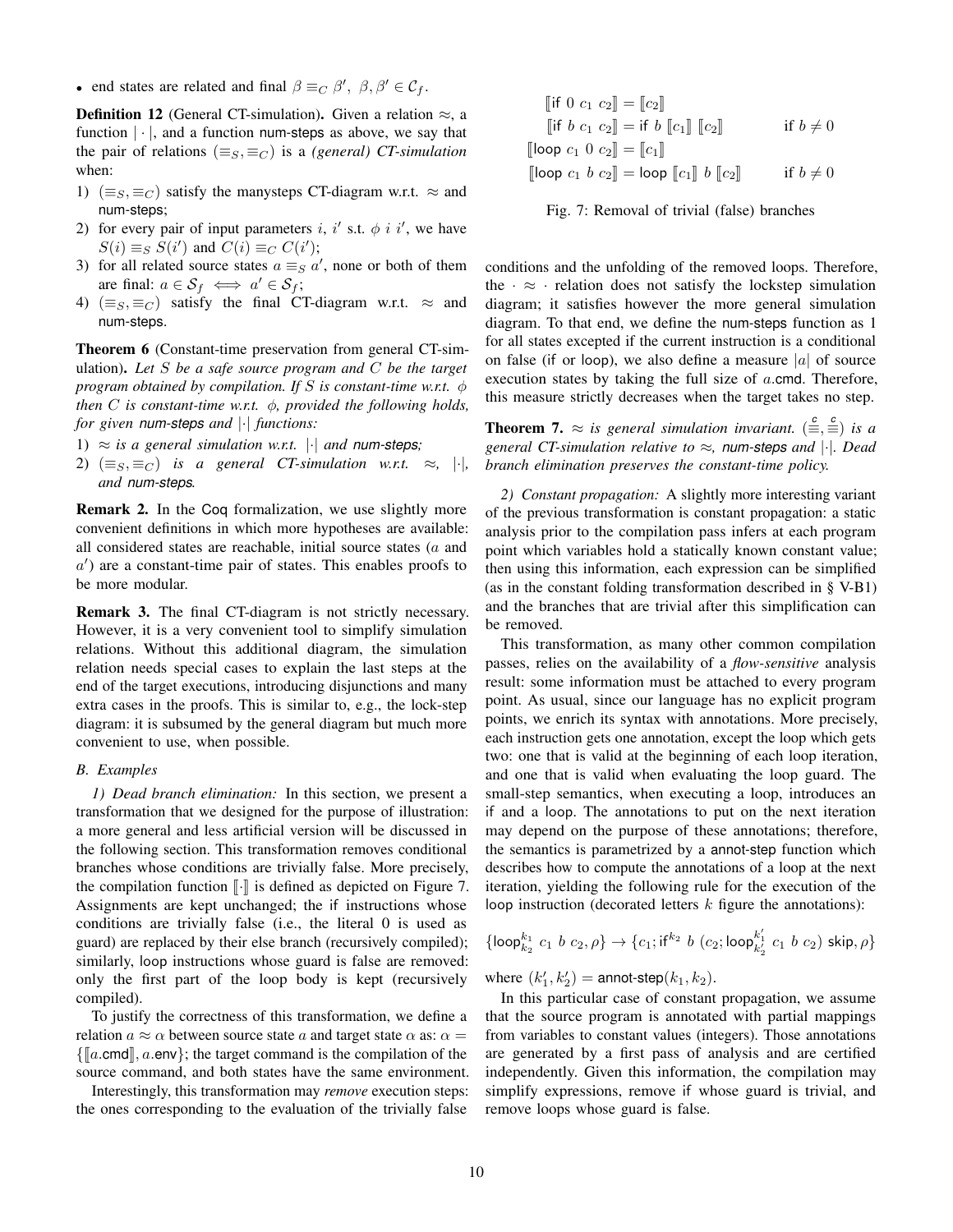However, the compilation only transforms constructs that syntactically appear in the program source code and does not operate on the constructs that are in the execution state as a result of the semantic execution of the program. In particular, the compilation will not transform a trivial if that results from the execution of a loop whose guard is trivially true. More generally, a compilation pass may apply different transformations to similar pieces of code depending on some heuristic, and these heuristics should be irrelevant to the correctness argument. To overcome this issue we reuse the annotation facility to be able to statically determine how each source instruction is transformed. The compiler generates two programs: an annotated version of the source<sup>5</sup> and its compiled version. The compiler adds a boolean flag to the source to tell whether a branch is eliminated or not. Therefore, trivial branches that only appear during the execution and are not visible to the compiler will not have this flag set and the num-steps function can predict that the corresponding execution step is preserved. The flag part of  $k_2$  is false indicating that the if is preserved; the annot-step function is the identity. The num-steps function is defined following the same idea of the previous example. As well, to prove that execution does not stutter for ever we use the size of the command. The  $\approx$  predicate ensures equality of environments and that the target code come from the compilation of the source taking into account the flags.

**Theorem 8.**  $\approx$  *is general simulation invariant.*  $(\frac{c}{m}, \frac{c}{m})$  *is a general CT-simulation relative to* ≈*, num-steps and* |·|*. Constant-propagation preserves the constant-time policy.*

$$
\frac{c_1 \sim c_1' \quad c_2 \sim c_2'}{\text{loop}^0 \ c_1 \ b \ c_2 \sim \text{loop} \ c_1' \ b \ c_2'} \\ \frac{c_1 \sim c_1' \quad c_2 \sim c_2' \quad \text{loop}^n \ c_1 \ b \ c_2 \sim c'_1}{\text{loop}^{n+1} \ c_1 \ b \ c_2 \sim c'_1; \text{if} \ b \ (c'_2; c') \ \text{skip}}
$$

Fig. 8: Specification of loop peeling

*3) Loop peeling:* Loop peeling is an optimization that unrolls the first iterations of loops. It is a good example where annotstep is not the identity function but counts the number of loop iterations.

How many iterations are actually peeled may depend on heuristics which should not be visible in the correctness proof (nor in the simulation argument). In this case, instead of proving one particular compilation scheme, we define a relation between source and target commands that captures various possible ways to perform the transformation. This relation is written ∼ and defined on Figure 8. Each *source* loop instruction is annotated with a number stating how many iterations of this loop are peeled. For these annotations to remain consistent

$$
[\![x = e]\!] = x = e
$$
  
\n
$$
[\![if \ b \ c_1 \ c_2]\!] = \mathsf{jnz} \ b \ n_2; [\![c_2]\!]; \mathsf{goto} \ n_1; [\![c_1]\!]
$$
  
\n// where  $n_2 = |\![c_2]\!| + 2$  and  $n_1 = |\![c_1]\!| + 1$   
\n
$$
[\![\mathsf{loop} \ c_1 \ b \ c_2]\!] = \mathsf{goto} \ n_2; [\![c_2]\!]; [\![c_1]\!]; \mathsf{jnz} \ b \ n
$$
  
\n// where  $n_2 = |\![c_2]\!| + 1$  and  $n = -|\![c_2]\!]; [\![c_1]\!]$ 

# Fig. 9: Linearization

during the execution, this counter is decremented on each iteration: formally, annot-step $(n, a) = (max(0, n - 1), a)$ .

For this transformation, the  $\approx$  predicate is equality of environments and ∼ of commands. The num-steps function is equal to 1, except on loop with a non-zero annotation for which it is 0. The  $|\cdot|$  function is the number of nested loop in the first instruction.

**Theorem 9.**  $\approx$  *is simulation invariant.*  $(\frac{c}{m}, \frac{c}{m})$  *is a CTsimulation relative to* ≈*, num-steps and* |·|*. Loop peeling preserves the constant-time policy.*

*4) Linearization:* Linearization transforms programs into lists of instructions with explicit labels. The linear language features (only) two instructions: assignment " $x = e$ " of the value of an expression  $e$  to a l-value  $x$ ; and conditional branching "jnz  $b$  n", which continues execution at (relative) position  $n$  when expression  $b$  evaluates to a non-zero value or falls through the next instruction otherwise. When the condition is syntactically 1, we simply write "goto  $n$ ". In this language, a program is a list of instructions, and execution starts at position zero, i.e., at the beginning of said list. The execution state is a triple made of the program counter, the current environment, and the whole program.

In the language, the leakage of a step corresponds to the leakage of the expressions and the value of the next program point. This is analogous to leaking the boolean value of conditional jumps.

The transformation  $\lbrack \cdot \rbrack$  from the structured language from previous sections to linear is described in Figure 9. It introduces forward jumps at the end of else branches (to bypass the corresponding then branches) and at the beginning of loops (to bypass the second body before the first iteration). These jumps do not correspond to any particular instruction in the source. To define the  $\approx$  relation for the correctness proof, we always allow the target execution to perform (any number of) such jumps. The technical difficulty of the proof comes from the fact that each source instruction will be in relation with many target instructions, some of them correspond to the compilation of the original instruction but some of them come from its context; breaking the locality of the proof.

Moreover, there may be a final sequence of jumps at the end of the target execution. This implies that the target execution may be delayed a little bit after the source execution finished. This is why we use the additional diagram for final states in the CT-simulation. Furthermore, since in the linear language

<sup>&</sup>lt;sup>5</sup>This output source program is proved equivalent to the original program up to annotation.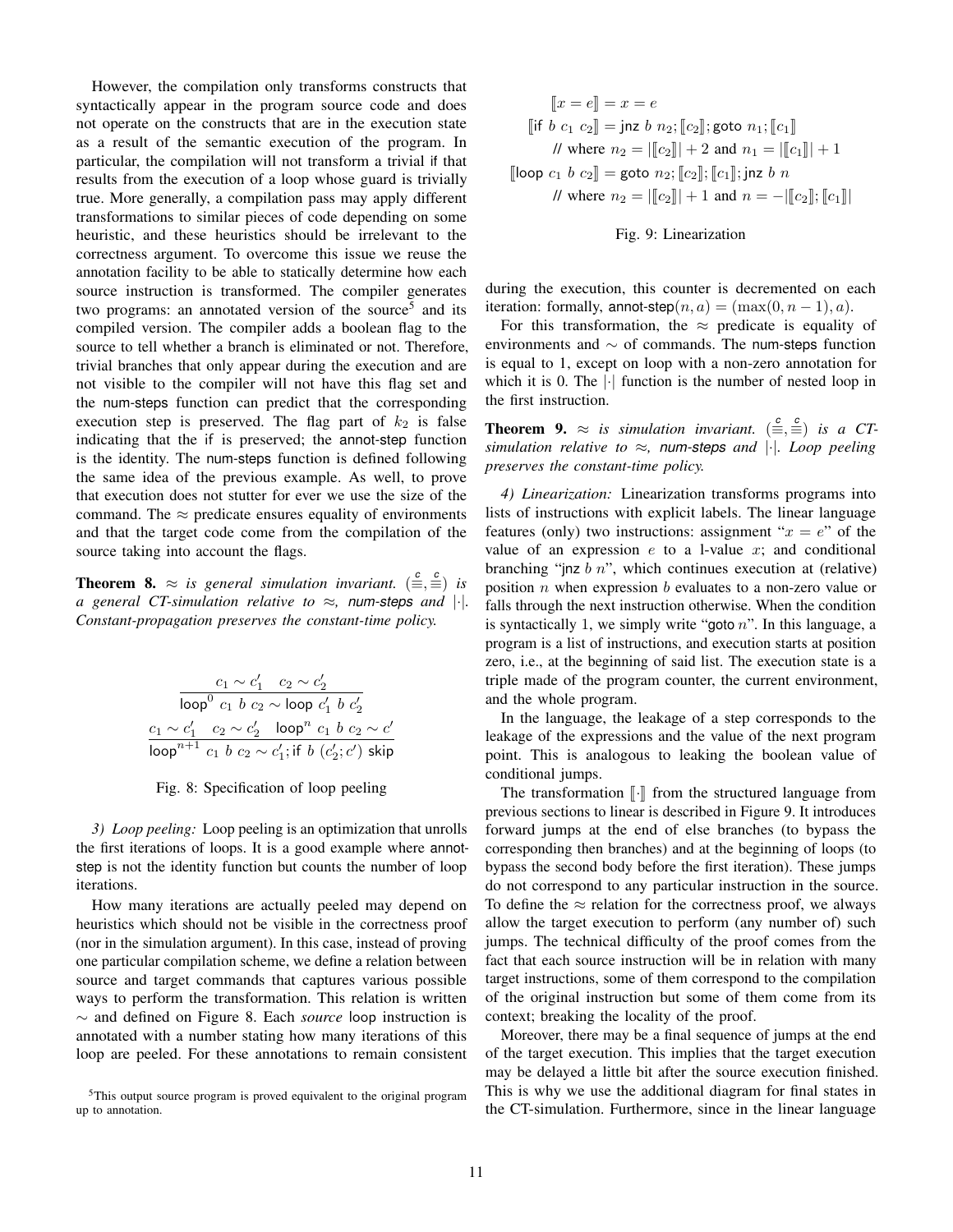the full program is part of the running state and never changes, it is convenient to show this invariant once and for all. This is where the reachability hypotheses are useful.

To establish the CT-simulation, we introduce a relation  $\equiv$ between states that claims that the program point is the same. The proof of the CT-diagram follows without surprises. The technicalities due to the change in representation (from a structured language to an unstructured one) are dealt with using the same lemmas as for the correctness proof.

The num-steps function is defined as the number of forward jump from the current target program counter, plus 1 if the current source instruction is not a loop. The |·| function is the number of nested loops in the first source instruction.

**Theorem 10.** *The relation*  $\approx$  *is a simulation w.r.t. num-steps.*  $(\frac{c}{m}, \frac{L}{m})$  *is a CT-simulation relative to* ≈ *w.r.t. num-steps and* |·|*. Linearization preserves the constant-time policy.*

*5) Common branches factorization:* In these last two sections, we consider a new kind of transformation where the order of evaluation of expressions/instructions is changed. The first transformation consists in factorizing the common prefix of conditional branches. In other terms, the transformation will replace a statement of the form if  $e(h; c_1)$   $(h; c_2)$  by h; if e  $c_1$   $c_2$ , when the evaluation of e is not affected by the evaluation of  $h$ . This allows to reduce the size of the code. To prove the correctness, we need to establish the general simulation for a given relation  $\approx$ . When the if instruction on e is executed in the source program, the  $h$  instructions should be first executed in the target program before executing the conditional on  $e$ . Similarly, when the  $h$  instructions are executed in the source program, they have been already executed in the target program, so nothing should be done. For the correctness of the compiler the difficulty is that the environments of the source program and of the target program are desynchronised at some point. For CT-simulation the difficulty is that leaks of h will appear in the target trace before they appear in the source. In particular the trace  $t$  corresponding to the leak of the if  $e$  does not contain the leaks of  $h$ , so we should be able to prove that the leaks of  $h$  will be equal in both evaluations because the source program in constant-time.

The notion of simulation used for this transformation  $a \approx \alpha$ is defined by:

$$
\exists h, \text{ a.cmd} \stackrel{h}{\sim} \alpha \text{.cmd} \land \{h,a.\text{env}\} \rightarrow^* \{\textsf{skip},\alpha.\textsf{env}\}.
$$

The predicate  $c \stackrel{h}{\sim} c'$  is presented Figure 10. Morally c is the code of the source program,  $c'$  of the target program, and  $h$  is the sequence of instructions which have been already executed in the target program but are still to be executed in the source. The notion of simulation requires that the evaluation of  $h$  in the source environment terminates on the target environment. When  $h =$  skip we omit it.

If  $h$  is skip, the rules (omitted in the figure) say that the predicate  $\sim$  is structural. To simplify the proof, we assume that source program is annotated with numbers. For assignments and loops, the number indicates the value of the num-steps

$$
c_1 \stackrel{h}{\sim} c'_1 \quad c_2 \stackrel{h}{\sim} c'_2 \quad \text{terminating}(h)
$$
\n
$$
\text{write}(h) \cap \text{read}(e) = \emptyset \quad c \stackrel{h}{\sim} c'
$$
\n
$$
\text{if}^{|h|+1} \ e \ c_1 \ c_2 \sim h; \text{if} \ e \ c'_1 \ c'_2 \quad \text{if}^0; c \stackrel{i,h}{\sim} c'
$$

Fig. 10:  $\approx$  predicate for common branches factorization

function needed by the simulation. For conditional, if the number is not 0, it corresponds to the number of instructions which have been factorized out by the compiler. The code of each branch should be related by  $\stackrel{h}{\sim}$ , h should be terminating<sup>6</sup> and should not modify the variables read by  $e$  (this ensures that the evaluation of  $e$  can swap with the evaluation of  $h$ ).

If  $h$  is not skip, see the last rule, it means that the target program has already executed  $h$  and the source program should catch up with the target. This means that the source evaluation step corresponds to no execution step in the target program; this is why the annotation in the source is 0.

The num-steps function cannot be fully inferred statically (i.e., at compile time), because  $h$  may contain conditionals and so the number of steps to execute depends on the execution environment and of which branches are taken. It is not a problem with our proof technique since the num-steps function is parametrized by the source and the target states. The termination condition ensures that the evaluation of h will terminate in a finite number of steps<sup>7</sup>. The  $|\cdot|$  function is the size of the source instruction.

**Theorem 11.**  $\approx$  *is general simulation with w.r.t.* | *and num-steps*  $.$   $(\frac{c}{\equiv}, \frac{c}{\equiv})$  *is a general CT-simulation relative to*  $\approx$ *. Common branches factorization preserves the constant-time policy.*

*6) Switching instructions:* Switching instructions of a program is a very common optimization. It can be used together with common branches to improve its efficiency, but its most common use is for instruction scheduling. It is a typical example of transformation that depends on heuristics (which can be different for each target architecture) which should not be visible in the correctness proof. To that end, we simply prove a checker taking a source program and a target program and returns true if they are equal up to a *valid* permutation inside basic blocks (list of assignments), but the control-flow is still the same. The notion of *valid* permutation should ensure that the semantic of the program is unchanged. For example,  $c_1$ ;  $c_2$ can be transformed into  $c_2$ ;  $c_1$  if variables read and written by  $c_2$  are not written by  $c_1$  (and vice versa), furthermore both instructions should terminate<sup>8</sup>. To be able to define the  $\approx$  relation we encounter the same difficulty as for common branches factorization: the source and target states are not

 $6$ Our formalization requires that h is a sequence of assignments and conditionals. It would be possible to support loops for which the compiler is able to prove termination.

 $7$ Without that condition it is not clear that the correctness of the compiler can be expressed/proved using a small step simulation diagram.

<sup>&</sup>lt;sup>8</sup>Termination of  $c_1$  is needed to ensure preservation of constant-time.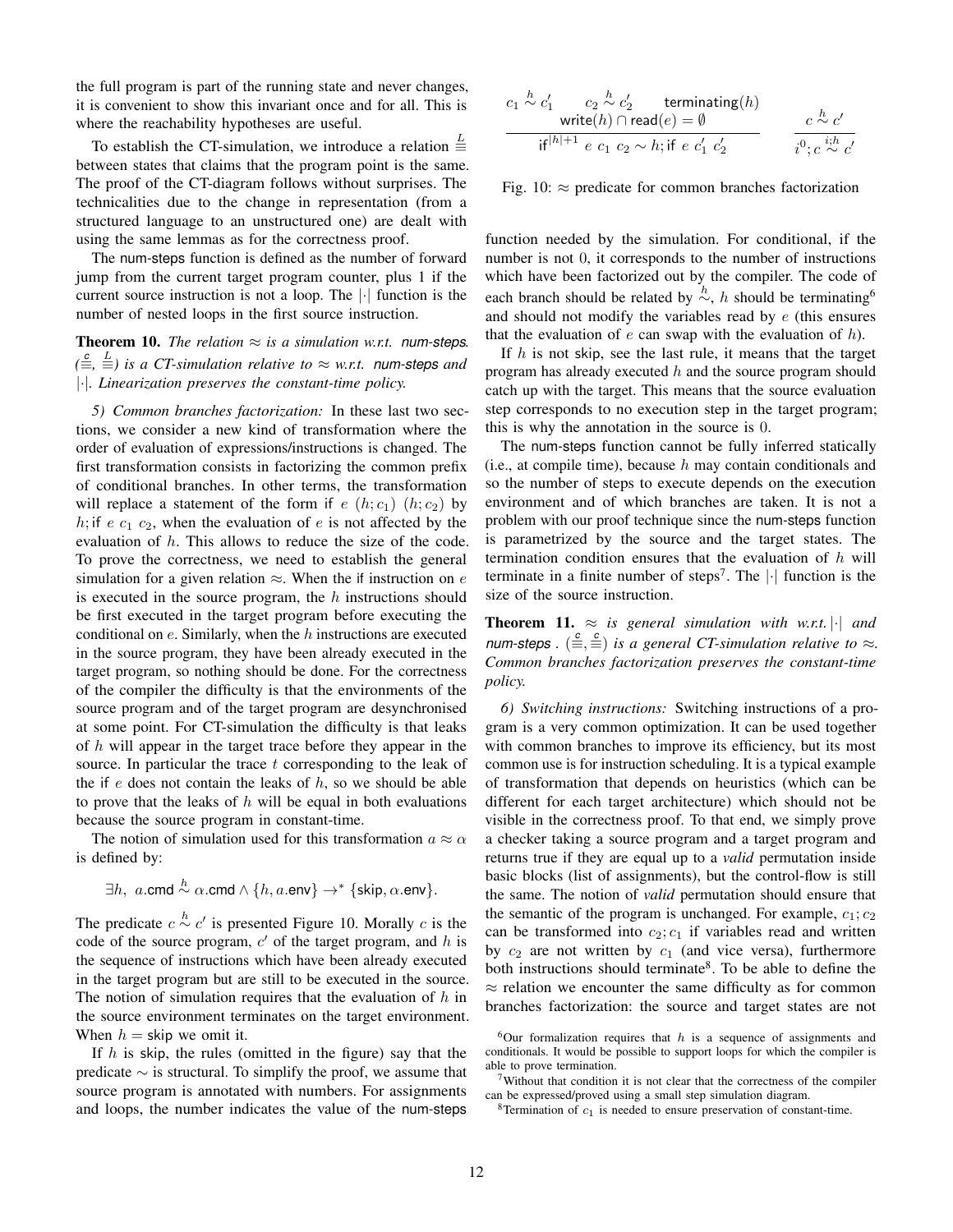$$
\frac{c^{h_1;h_2}c' \text{ swap}(i,h_1)}{i^0;c^{h_1;1,h_2}c'} \qquad \frac{c^{h_1;h_2}c' \text{ swap}(i,h_1;h_2)}{i^{|h_2|};c \stackrel{h_1}{\sim} h_2; i;c'}
$$

Fig. 11:  $\approx$  predicate for switching instructions

synchronized. Figure 11 defines the  $\sim$  predicate used to define ≈. As for common branches factorization it is parametrized by a code  $h$  representing instructions already executed in the target and that remain to be executed in the source. Intuitively,  $c \stackrel{h}{\sim} c'$  should be interpreted has c is a *valid permutation* of  $h; c'$ . Some rules (not shown) allow to perform transformation under context, the two presented rules define the permutation. The predicate swap ensures that the two instructions can be safely swapped without changing the semantic of the program. The num-steps function return directly the annotation of the current instruction, the  $|\cdot|$  is the size of the instruction.

**Theorem 12.**  $\approx$  *is a general simulation w.r.t. num-steps and*  $|\cdot|$ *.* ( *c* ≡, *c* ≡) *is a CT-simulation relative to* ≈*. Switching instructions preserves the constant-time policy.*

# VIII. TOWARDS REALISTIC COMPILERS

A natural target for future work is to apply our methods to existing verified compilers. Although our work is carried for a rather simple language, we are confident that our selection of optimizations covers the main difficulties that can appear when proving preservation of the constant-time policy for fullfledged compilers. We discuss the case of the Jasmin and CompCert compilers. The discussion is summarized in Table II and Table I.

#### *A. Jasmin*

Jasmin [4] is a framework for building high speed and high assurance cryptographic software, using state-of-the-art methods from software verification and certified compilation. In the intended workflow, applications developed within this framework are written in the Jasmin programming language, which features a carefully chosen combination of high-level features (structured control flow such as loops), low-level abstractions (generic pseudo-assembly) and platform-specific instructions. Programs in the Jasmin language thus retain the familiar flavour of source programs and do not require programmers to develop their applications in less familiar and more restrictive languages—e.g. languages that do not have full support for loops. Jasmin programs are compiled into x64 assembly using the Jasmin compiler. The Jasmin compiler is proved correct relative to big-step semantics of source and assembly programs.

Preservation of the constant-time policy by compilation is discussed explicitly by Almeida *et al.* [4] who provide an informal argument for the Jasmin compiler. We believe that our method provides the means to make their proof formal. Concretely, Figure 12 displays the compilation chain for Jasmin programs. Table II gathers all compilation passes, indicating



Fig. 12: Jasmin architecture [4].

for each of them how they relate to optimizations studied in this paper. On this account, we are confident that most of the compilation passes from Jasmin could be proved to preserve constant-time. However, the big-step semantics currently used for Jasmin remains a technical hurdle towards this goal.

#### *B. CompCert*

CompCert [22] is a verified, moderately optimizing, compiler for C. From a high-level perspective, CompCert compiles C programs to RTL (Register Transfer Language) programs, where programs are represented by their control-flow graphs and are optimized using dataflow analyses, and then to assembly programs, modelled as lists of low-level instructions operating over machine registers and memory locations. However, CompCert actually uses a dozen intermediate languages, each of which is defined by a formal small-step semantics that model normal termination, divergence, abnormal termination and undefined behaviors (such as out-of-bounds array accesses).

CompCert comes with a semantics preservation theorem that is obtained from the correctness of each of the compiler passes. Table I summarizes the passes of the CompCert compiler, indicating for each of them how they relate to optimizations studied in this paper.

Known issues with preservation of the constant-time policy by CompCert include the conversion between integers and floating points, which may introduce conditional branches that are not explicit present in the source program [11], and the compilation of specific 64-bits operations on 32-bits platforms<sup>9</sup>.

### *C. Other languages*

We believe that our methodology should also apply to higherlevel languages like Java; nonetheless, compilation passes that are specific to these languages – implementation of highlevel abstractions, specific optimizations – may require specific arguments, hence further investigation.

```
<sup>9</sup>Xavier Leroy, personal communication
```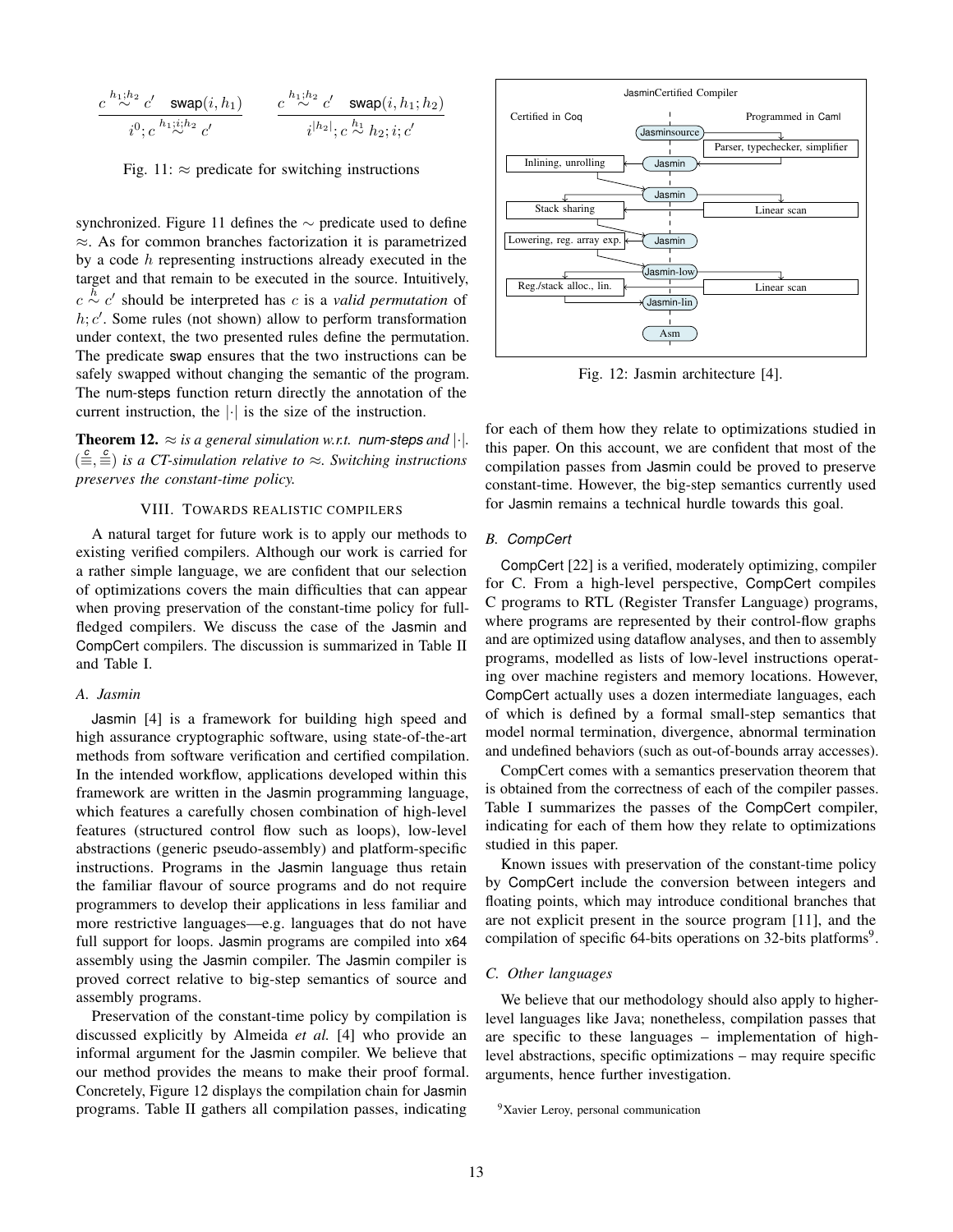| TABLE I: CompCert compilation passes |  |  |  |  |  |
|--------------------------------------|--|--|--|--|--|
|--------------------------------------|--|--|--|--|--|

| name           | comment                                                  |  |  |
|----------------|----------------------------------------------------------|--|--|
| SimplExpr      | Fixes the evaluation order; before this pass, the        |  |  |
|                | semantics is non-deterministic; the notion of            |  |  |
|                | constant-time is not well defined for the source         |  |  |
|                | program.                                                 |  |  |
| SimplLocals    | This step removes leakage; it is similar to our          |  |  |
|                | "register allocation" with trivial cases only.           |  |  |
| C#minor gen.   | Similar to our "constant folding".                       |  |  |
| Cminor gen.    | Allocates local variables to the stack; similar to our   |  |  |
|                | "spilling" pass.                                         |  |  |
| Selection      | Similar to our "constant folding".                       |  |  |
| RTL gen.       | Combines our "expression flattening" and                 |  |  |
|                | "linearization" passes.                                  |  |  |
| Tailcall       | This pass reorders the behavior of a return instruction  |  |  |
|                | before the behavior of a call instruction; it thus has a |  |  |
|                | lot in common with our passes which reorder              |  |  |
|                | instructions.                                            |  |  |
| Inlining       | These four passes change the leakage in a                |  |  |
| Renumber       | deterministic fashion, as in our "spilling" pass; they   |  |  |
| Unusedglob     | may change the control-flow (call-stack, program         |  |  |
| CleanupLabels  | counter) and the concrete memory addresses.              |  |  |
| Constprop, CSE | Similar to our "constant folding" pass.                  |  |  |
| Deadcode       | This pass removes some instructions; showing             |  |  |
|                | ct-preservation is a simple instance of the general      |  |  |
|                | CT-simulations.                                          |  |  |
| Allocation     | Similar to our "spilling" pass.                          |  |  |
| Tunneling      | Part of our "linearization" pass covers this             |  |  |
|                | transformation.                                          |  |  |
| Linearize      | Similar to our "linearization" pass.                     |  |  |
| Stacking       | Similar to our "spilling" pass.                          |  |  |
| ASM gen.       | the leakage model may change, as in our                  |  |  |
|                | "linearization" pass.                                    |  |  |

## TABLE II: Jasmin compilation passes

| name                  | comment                                      |  |  |  |
|-----------------------|----------------------------------------------|--|--|--|
| Inlining              | Changes the control-flow (hence the leakage) |  |  |  |
|                       | in a deterministic fashion.                  |  |  |  |
| Unused functions      | Preserves leakage.                           |  |  |  |
| Loop unrolling        | Similar to our "loop peeling".               |  |  |  |
| Alloc inline assgn    | Preserves leakage.                           |  |  |  |
| Constant propagation  | Combines our "constant folding" and "dead"   |  |  |  |
|                       | branch elimination" passes.                  |  |  |  |
| Dead code elimination | This pass removes some instructions; showing |  |  |  |
|                       | ct-preservation is a simple instance of the  |  |  |  |
|                       | general CT-simulations.                      |  |  |  |
| Share stack var.      | Preserves leakage.                           |  |  |  |
| Array init.           | This is a special case of "dead code"        |  |  |  |
|                       | elimination" above.                          |  |  |  |
| Reg. array expansion  | Preserves leakage.                           |  |  |  |
| Lowering              | Similar to our "expression flattening".      |  |  |  |
| Reg. allocation       | Preserves leakage (as there is no spilling). |  |  |  |
| Stack allocation      | Similar to our "spilling".                   |  |  |  |
| Linearization         | Similar to our "linearization".              |  |  |  |
| ASM generation        | Preserves leakage.                           |  |  |  |

#### *D. Using a compiler preserving the constant-time policy*

In order to get a target program that is proved to comply with the constant-time policy using a compiler that is proved to preserve this property, it is required to first prove that the source program is safe (i.e., free of undefined behaviours) and constant-time. Moreover, the precise definition of the constanttime policy, i.e., the leakage model, should be the same for both proofs: the proof that the source program is constant-time; and the proof that the compiler preserves the constant-time property.

In this respect, there is a tension between what to expose as libraries (which must be verified as part of the source program) and what to treat as programming language constructs (which must be correctly implemented during compilation). Providing many constant-time primitives makes it easier to write constanttime programs at the source-level but makes harder the tasks of implementing and verifying a compiler which provides constant-time implementation of these primitives.

For instance, should a 64-bit shift operator be a constanttime primitive? In such case, a source-level program could safely use it, even on sensitive inputs; but the implementation of the compiler should carefully enforce that property on all architectures —even on 32-bit architectures without such a primitive readily available— lest it should not be constant-time preserving. Otherwise, this operator could be declared as nonconstant-time at the source level, shifting the burden towards the users of the source programming language.

Again, preserving the constant-time policy is not a property of a compiler alone: it also depends on the particular leakage models of the source and target languages and libraries.

#### IX. RELATED WORK

Secure compilation is an active area of research in programming languages and cryptography. For the sake of focus, we concentrate on work that specifically addresses cryptographic constant-time and exclude from our discussion of other broad areas of research, including observational non-interference for other leakage models, quantitative analysis of side-channels, new computation paradigms (that can potentially protect against side-channel attacks), such as ORAM or hardware-protected mechanisms.

Many recent works address the challenge of verifying constant-time implementations formally, using established methods such as type systems, abstract interpretation and deductive verification. These methods are applied to source programs [10], assembly programs [6], or intermediate representations (e.g. LLVM IR) [3], [30]. These works do not address the problem of policy-preserving compilation—see however the informal discussion in [3]. Independently, preservation of the constanttime policy by compilation is mentioned in [29], in the context of a translation from  $\lambda$ ow\* to C\* preserves constant-time. Cauligi *et al.* [13] develop a domain specific language and a compiler that generates constant-time code, and use automated verification tools to check that the generated code is constanttime. Barthe *et al.* [7] develop a general method for resultpreserving compilation, and use their method to improve the precision of a constant-time analysis at intermediate level. However, their work focuses on preserving the results of alias analyses and does not study preservation of the constant-time policy.

Other works have considered preservation of specific information flow policies by compilation. Barthe *et al.* [8] define an information flow type system for a concurrent programming language and prove that typable programs are compiled into non-interfering assembly programs, under reasonable assumptions on the scheduler. Laud [21] and Fournet and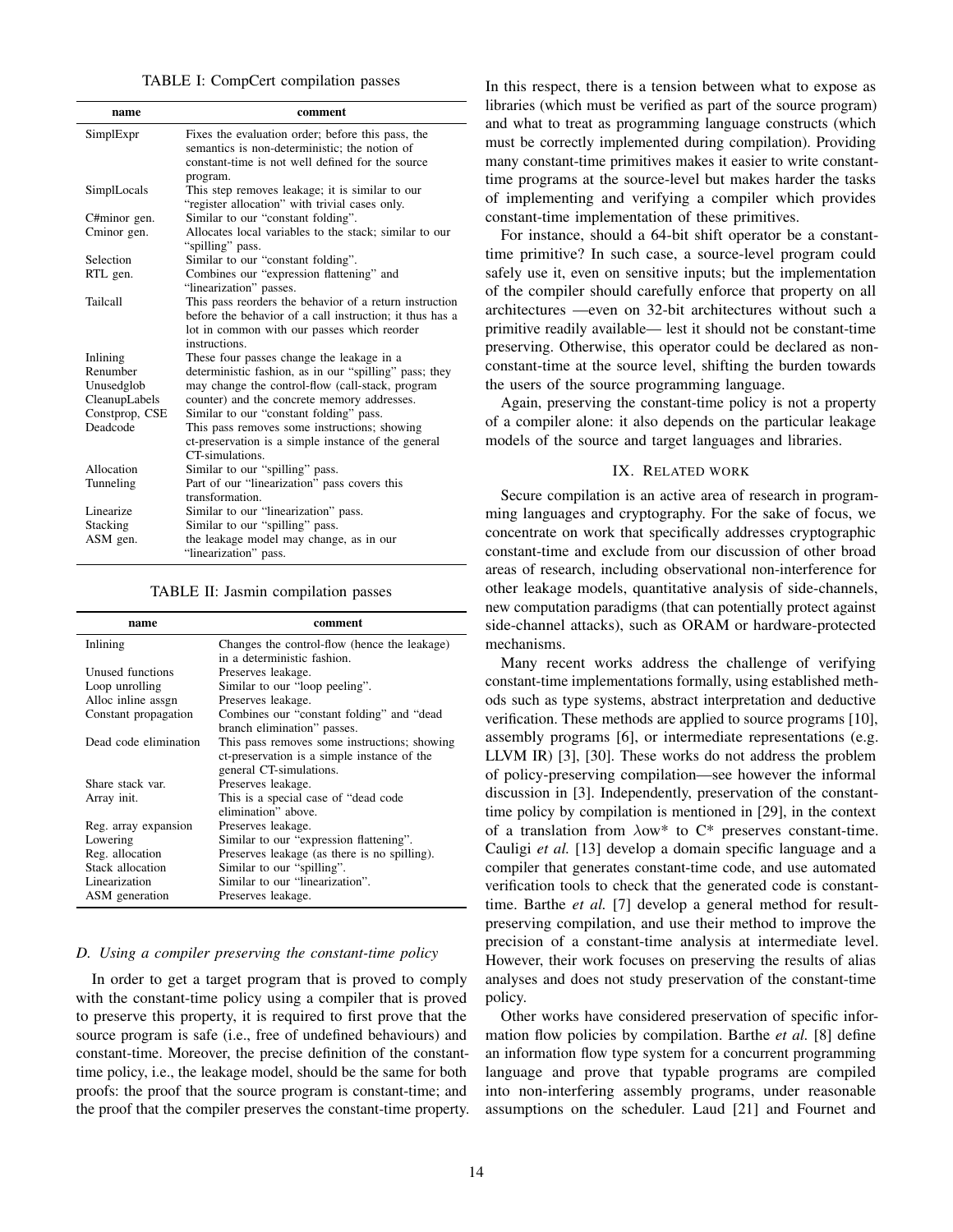Rezk [15] define information flow type systems for a core imperative language, and prove that programs are compiled into cryptographically secure implementations. Murray *et al.* [26] prove preservation of value-dependent noninterference for a concurrent imperative language. Their proof uses coupling invariants, which are related to CT-simulations. However, they do not explicitly address the problem of preserving 2-properties by standard compilation passes.

D'Silva and coworkers [14] argue that a compiler correctness proof, done using "source-level" semantics, cannot capture the preservation of security properties. However, we show that there is no need for a "machine-level" semantics for the source language to show that a compiler preserves some security properties. To show that a programming discipline like constant-time yields some security properties on a particular platform indeed requires a precise semantics in which said security properties can be expressed. Nonetheless, to show that compliance with such a discipline is preserved by compilation does not necessarily require, as we have described, to do a proof on the machine-level semantics.

Logical relations and full abstraction are two important tools that are widely used for reasoning about compiler correctness. These are broad notions that could potentially be instantiated or adjusted to reason about preservation of the constant-time property. However, there is no general result about logical relations from which our results would follow. Moreover, there have been concerns about full abstraction as a foundation for secure compilation. In particular, Patrignani and Garg [27] explore preservation of hyperproperties as an alternative to full abstraction. However, the criterion which they use for secure compilation, that they call *trace-preserving compilation*, is overly strong for proving preservation of the constant-time property by optimizing compilers. As we have shown in many examples of this paper, optimizations do not preserve leakage traces (in other words, traces that are preserved by optimizing compilers are not detailed enough to model attackers that monitor side-channels).

## X. CONCLUSION

We have developed a general method for proving preservation by compilation of cryptographic constant-time, a popular software-based side-channel countermeasure against cachebased timing attacks, and provided instantiations to representative compiler optimizations. In our experience, proving preservation of constant-time policy is sometimes simpler than proving correctness of the transformation.

Additionally, we have formalized both the general methods and their instantiations using the Coq proof assistant. The overall development is over 8,000 lines of Coq code. The proofs of optimizations range from 250-300 lines (constant propagation and spilling) to 750-800 lines (code motion and expression flattening).

Future work includes proving preservation of constant-time policy for more realistic compilers and broadening the scope of our methods to other security notions that can be expressed as observational non-interference policies.

# *Acknowledgments*

This work is partially supported by ONR Grants N000141210914 and N000141512750 and by Google Chrome University.

#### **REFERENCES**

- [1] Martin R. Albrecht and Kenneth G. Paterson. Lucky microseconds: A timing attack on amazon's s2n implementation of TLS. In Marc Fischlin and Jean-Sébastien Coron, editors, *Advances in Cryptology - EUROCRYPT 2016 - 35th Annual International Conference on the Theory and Applications of Cryptographic Techniques, Vienna, Austria, May 8-12, 2016, Proceedings, Part I*, volume 9665 of *Lecture Notes in Computer Science*, pages 622–643. Springer, 2016.
- [2] Nadhem J. AlFardan and Kenneth G. Paterson. Lucky thirteen: Breaking the TLS and DTLS record protocols. In *2013 IEEE Symposium on Security and Privacy, SP 2013, Berkeley, CA, USA, May 19-22, 2013*, pages 526–540. IEEE Computer Society, 2013.
- [3] José Bacelar Almeida, Manuel Barbosa, Gilles Barthe, François Dupressoir, and Michael Emmi. Verifying constant-time implementations. In Thorsten Holz and Stefan Savage, editors, *25th USENIX Security Symposium, USENIX Security 16, Austin, TX, USA, August 10-12, 2016.*, pages 53–70. USENIX Association, 2016.
- [4] José Bacelar Almeida, Manuel Barbosa, Gilles Barthe, Arthur Blot, Benjamin Grégoire, Vincent Laporte, Tiago Oliveira, Hugo Pacheco, Benedikt Schmidt, and Pierre-Yves Strub. Jasmin: High-assurance and high-speed cryptography. In *Proceedings of the 24th ACM Conference on Computer and Communications Security* (*CCS*), 2017.
- [5] Gilles Barthe, Gustavo Betarte, Juan Diego Campo, Carlos Daniel Luna, and David Pichardie. System-level non-interference for constant-time cryptography. In Gail-Joon Ahn, Moti Yung, and Ninghui Li, editors, *Proceedings of the 2014 ACM SIGSAC Conference on Computer and Communications Security, Scottsdale, AZ, USA, November 3-7, 2014*, pages 1267–1279. ACM, 2014.
- [6] Gilles Barthe, Gustavo Betarte, Juan Diego Campo, Carlos Daniel Luna, and David Pichardie. System-level non-interference for constant-time cryptography. In Gail-Joon Ahn, Moti Yung, and Ninghui Li, editors, *Proceedings of the 2014 ACM SIGSAC Conference on Computer and Communications Security, Scottsdale, AZ, USA, November 3-7, 2014*, pages 1267–1279. ACM, 2014.
- [7] Gilles Barthe, Sandrine Blazy, Vincent Laporte, David Pichardie, and Alix Trieu. Verified translation validation of static analyses. In *30th IEEE Computer Security Foundations Symposium, CSF 2017, Santa Barbara, CA, USA, August 21-25, 2017*, pages 405–419. IEEE Computer Society, 2017.
- [8] Gilles Barthe, Tamara Rezk, Alejandro Russo, and Andrei Sabelfeld. Security of multithreaded programs by compilation. In Joachim Biskup and Javier Lopez, editors, *Computer Security - ESORICS 2007, 12th European Symposium On Research In Computer Security, Dresden, Germany, September 24-26, 2007, Proceedings*, volume 4734 of *Lecture Notes in Computer Science*, pages 2–18. Springer, 2007.
- [9] Daniel J. Bernstein. Cache-timing attacks on aes, 2005. http://cr.yp.to/ antiforgery/cachetiming-20050414.pdf.
- [10] Sandrine Blazy, David Pichardie, and Alix Trieu. Verifying constant-time implementations by abstract interpretation. In Simon N. Foley, Dieter Gollmann, and Einar Snekkenes, editors, *Computer Security - ESORICS 2017 - 22nd European Symposium on Research in Computer Security, Oslo, Norway, September 11-15, 2017, Proceedings, Part I*, volume 10492 of *Lecture Notes in Computer Science*, pages 260–277. Springer, 2017.
- [11] Sylvie Boldo, Jacques-Henri Jourdan, Xavier Leroy, and Guillaume Melquiond. Verified compilation of floating-point computations. *J. Autom. Reasoning*, 54(2):135–163, 2015.
- [12] David Brumley and Dan Boneh. Remote timing attacks are practical. In *Proceedings of the 12th USENIX Security Symposium, Washington, D.C., USA, August 4-8, 2003*. USENIX Association, 2003.
- [13] Sunjay Cauligi, Gary Soeller, Fraser Brown, Brian Johannesmeyer, Yunlu Huang, Ranjit Jhala, and Deian Stefan. FaCT: A flexible, constant-time programming language. In *Secure Development Conference (SecDev)*. IEEE, September 2017.
- [14] Vijay D'Silva, Mathias Payer, and Dawn Song. The correctness-security gap in compiler optimization. In *Security and Privacy Workshops* (*SPW*), pages 73–87. IEEE, 2015.